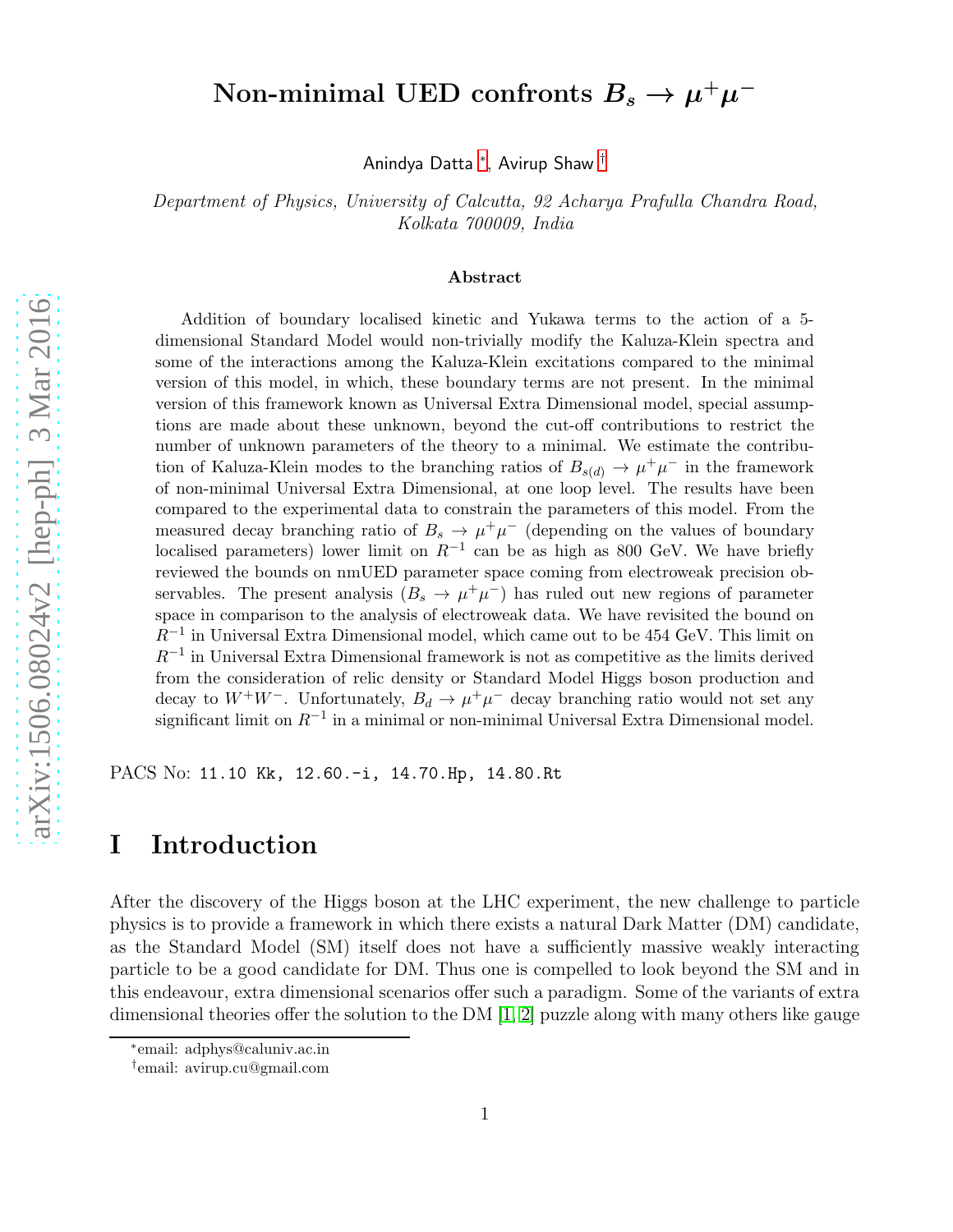coupling unifications [\[3\]](#page-23-2) and fermion mass hierarchy [\[4\]](#page-23-3) to name a few. A particular extension of the SM needs special attention in this regard. This is known as Universal Extra Dimensional (UED) Model where all the SM fields can propagate in  $4+1$  dimensional space-time. The extra dimension (say, y) is compactified on a circle  $(S<sup>1</sup>)$  of radius R [\[5\]](#page-23-4). 5-dimensional (5-D) action, which has the same field content as the SM, would respect the same  $SU(3)_c \times SU(2)_L \times U(1)_Y$ gauge symmetry. The 4-dimensional (4-D) effective theory is characterised by Kaluza-Klein (KK) towers corresponding to each SM field. The mass of a  $n^{th}$  KK-mode excitation is given by  $m_n^2 = m^2 + \frac{n^2}{R^2}$ ; n being the KK-number which is nothing but the discretized momentum in y-direction and m is the 0-mode mass. SM particles have been identified with the  $n = 0$  mode fields in the effective theory. However there is one caveat, unlike the SM, the 0-mode fermions in the effective theory are not chiral, but are vector like in nature. To get rid of the unwanted fermion 0-modes, one needs to impose an extra  $Z_2$  symmetry:  $y \to -y$  on the action. Fields which do not have 0-modes are chosen to be odd under this  $Z_2$  symmetry. Rest of the fields, having 0-modes, are even under this discrete transformation. The space of y is restricted from 0 to  $\pi R$  and is called an  $S^1/Z_2$  orbifold. Two boundary points of the orbifold are also called the fixed points as they transform onto themselves under this  $Z_2$  transformation.

Radiative correction plays [\[6,](#page-23-5) [7\]](#page-24-0) an important role to cure a highly degenerate KK-mass spectrum in this model. These corrections fall into two categories: namely the finite bulk corrections and more importantly the boundary localised corrections having logarithmic dependence on the cut-off scale  $\Lambda$ . A very special assumption is being taken in minimal UED (mUED) which ensures vanishing radiative corrections at the scale  $\Lambda$ . In a more general scenario like non-minimal UED (nmUED) [\[8\]](#page-24-1)-[\[14\]](#page-24-2), this special assumption is being avoided. Instead, one assumes the boundary localised corrections as free parameters of the model. In this article, phenomenology of a particular non-minimal scenario in which kinetic and Yukawa terms involving fields are added to the 5-D action, at boundary points, will be investigated. Coefficients of boundary localised kinetic terms (BLKT) and boundary localised Yukawa terms (BLYT) along with the radius of compactification, R can be chosen as free parameters and experimental data can be used to constrain them.

Various phenomenological studies in the framework of nmUED have been made to constrain non-minimality parameters from the perspective of electroweak observables [\[13\]](#page-24-3), S, T and U parameters [\[11,](#page-24-4) [15\]](#page-24-5), relic density [\[16,](#page-24-6) [17\]](#page-24-7), measurement of decay width of Z-boson to a pair of b-quarks [\[18\]](#page-24-8), SM Higgs boson production and decay [\[19\]](#page-24-9) and from the LHC experiments [\[20,](#page-24-10) [21\]](#page-24-11).

Historically any search of new physics beyond the SM has been guided by the effects like precision electroweak variables like  $\rho(T)$ -parameter,  $R_b$  (Z-boson decay width to a pair of b quarks normalised to total hadronic decay width),  $A_{FB}^b$  (forward-backward asymmetry of b quarks at Z-pole) etc. Incidentally, all of these electroweak observables are extremely sensitive to the quantum corrections. Furthermore, large top quark mass plays a crucial role to amplify these quantum effects. In the same spirit, we would like to investigate how a precisely measured quantity namely, branching ratio of  $B_{s(d)}$  meson decay to  $\mu^+\mu^-$  could help us in this endeavour. Recent experimental measurement of these branching ratios by CMS [\[22\]](#page-24-12) and LHCb [\[23\]](#page-24-13) collaborations have created some excitements among the high energy physics community, as the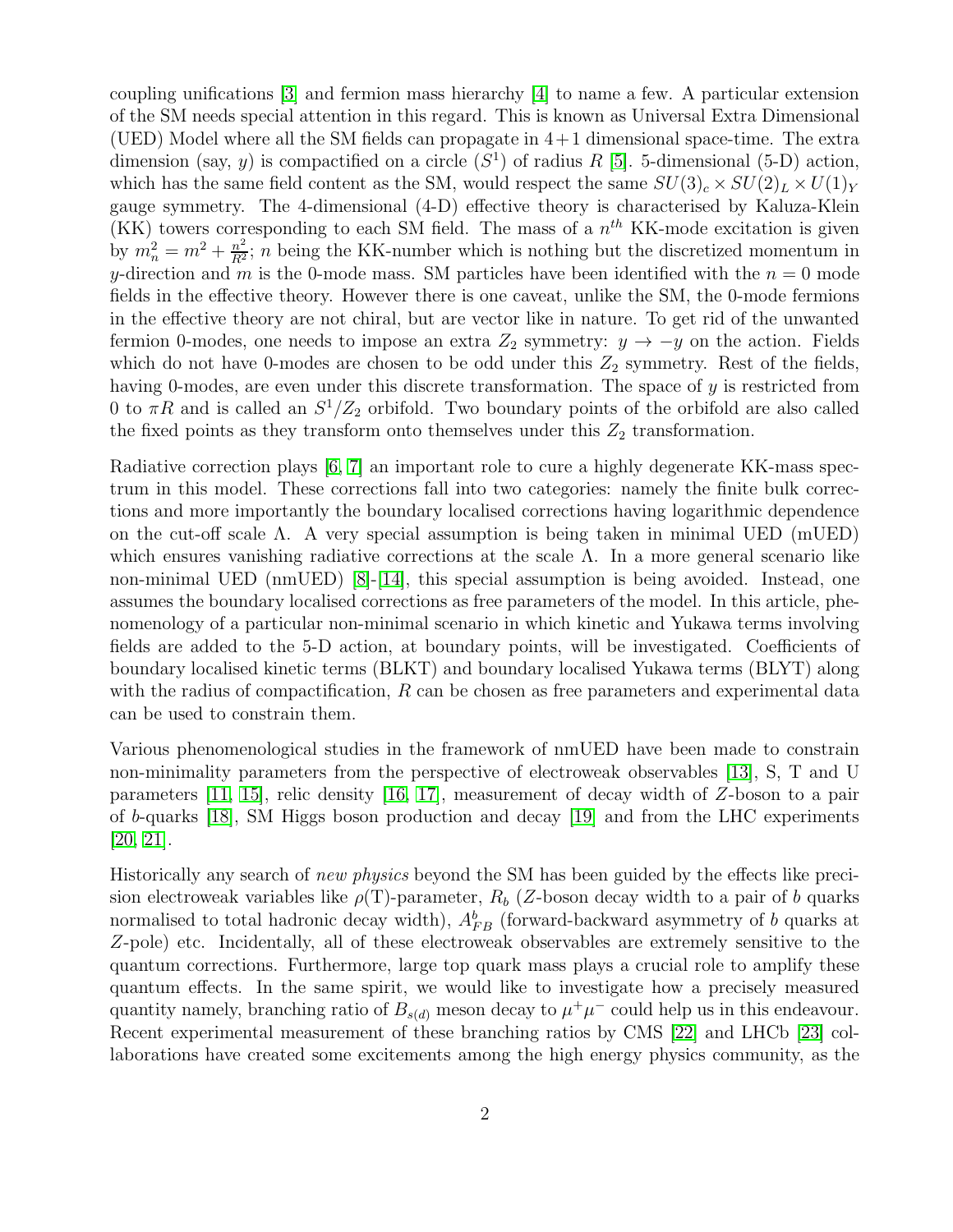$B_s \to \mu^+\mu^-$  decay has been thought to be one of the harbingers of new physics. Unfortunately, the measured value of the branching ratio is more or less consistent with the SM prediction [\[24\]](#page-24-14). There exists only a one (two)-standard deviation difference between the experimentally measured value and the SM estimation of the  $B_s$   $(B_d)$  branching ratio to  $\mu^+\mu^-$  pair. However, this close agreement of experiment with the SM, can be exploited to constrain the parameters of any BSM scenario. In this article we will be performing such an exercise. We will evaluate the  $Br(B_{s(d)} \to \mu^+\mu^-)$  in nmUED framework and compare our results with that from the experiment.

 $Br(B_{s(d)} \to \mu^+\mu^-)$  in the framework of UED has been previously estimated in ref. [\[25\]](#page-25-0). However, presence of boundary localised terms (BLT) in the action would non-trivially change masses of KK-excitations and some of the couplings involving KK-excitations in nmUED frame-work. Thus it would not be a trivial rescaling of an earlier calculation [\[25\]](#page-25-0) of  $B_{s(d)} \to \mu^+\mu^-$ . To the best of our knowledge, this is the first estimation of  $B_{s(d)}$  branching ratios in the framework of nmUED.

In the following section, we will evaluate relevant interactions and vertices in the framework of KK-parity-conserving nmUED with a brief introduction of the model. In section 3 and 4 we will present some calculational details and numerical results respectively. The electroweak precision variables have been always very effective in constraining any form of new physics. We will briefly review the effect of precision observables (namely the  $S, T$  and  $U$ ) on the nmUED parameter space at the end. We conclude in section 5.

# II A lightning review of KK-parity-conserving nmUED scenario

In this section, we discuss the KK-parity conserving nmUED model in brief, with focus on the interactions necessary for our calculations. We will need gauge and Yukawa interactions of the fermion KK-modes. Furthermore, we will briefly touch the spectrum of Goldstone bosons and physical scalars as they play an important role in our analysis as we proceed to present a one loop calculation done in Feynman gauge, which is characterised by the presence of unphysical degrees of freedom in the particle spectra.

Let us start with the 5-D fermionic action with BLKT [\[12,](#page-24-15) [14\]](#page-24-2):

<span id="page-2-1"></span>
$$
S_{fermion} = \int d^5x \left[ \bar{\Psi}_L i \Gamma^M D_M \Psi_L + r_f \{ \delta(y) + \delta(y - \pi R) \} \bar{\Psi}_L i \gamma^\mu D_\mu P_L \Psi_L \right. \left. + \bar{\Psi}_R i \Gamma^M D_M \Psi_R + r_f \{ \delta(y) + \delta(y - \pi R) \} \bar{\Psi}_R i \gamma^\mu D_\mu P_R \Psi_R \right].
$$
\n(1)

In 5-dimensions four component Dirac spinors  $\Psi_L(x, y)$  and  $\Psi_R(x, y)$  can be written in terms of two component spinors [\[12,](#page-24-15) [14\]](#page-24-2):

<span id="page-2-0"></span>
$$
\Psi_L(x,y) = \begin{pmatrix} \phi_L(x,y) \\ \chi_L(x,y) \end{pmatrix} = \sum_n \begin{pmatrix} \phi_L^{(n)}(x) f_L^n(y) \\ \chi_L^{(n)}(x) g_L^n(y) \end{pmatrix},\tag{2}
$$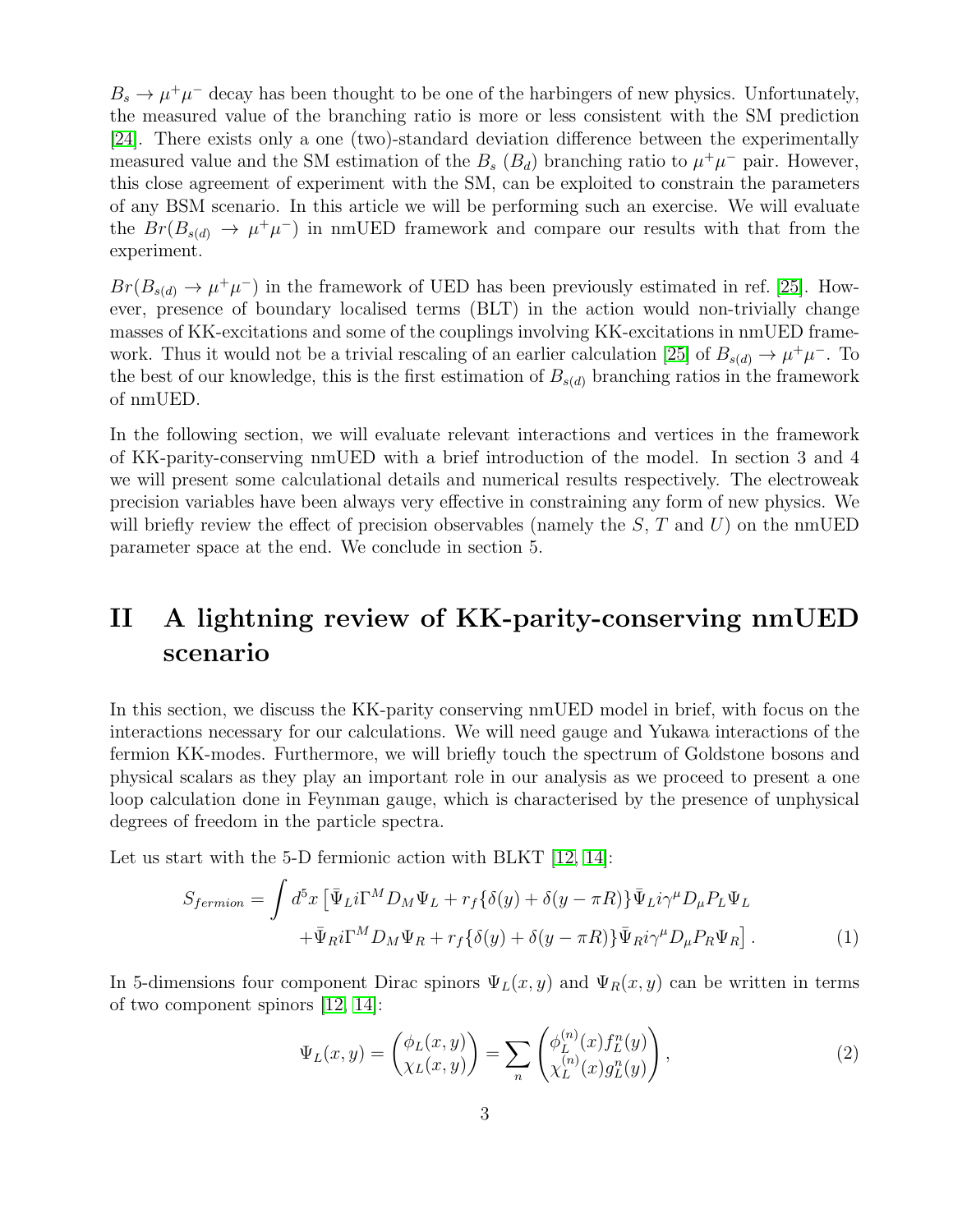<span id="page-3-3"></span>
$$
\Psi_R(x,y) = \begin{pmatrix} \phi_R(x,y) \\ \chi_R(x,y) \end{pmatrix} = \sum_n \begin{pmatrix} \phi_R^{(n)}(x) f_R^n(y) \\ \chi_R^{(n)}(x) g_R^n(y) \end{pmatrix} . \tag{3}
$$

Γ-matrices satisfy Clifford algebra in 4+1 dimensions:  $\{\Gamma_M, \Gamma_N\} = 2g_{MN}$ , where  $(M, N =$  $(0, \ldots 4)^1$  $(0, \ldots 4)^1$  with the metric  $g_{MN} \equiv diag(1, -1, -1, -1, -1)$ . The  $\Gamma$  matrices are defined as  $\Gamma^M \equiv$  $\{\gamma^{\mu}, i\gamma^5\}$ , with  $(\mu = 0, \ldots, 3)$ . The 5-D covariant derivative is defined as  $D_M \equiv \partial_M + ig_2^5 \frac{\sigma^a}{2} W_M^a +$  $ig_1^5 Y B_M$ , with  $g_2^5$  and  $g_1^5$  are the respective 5-D  $SU(2)_L$  and  $U(1)_Y$  gauge coupling constants.  $\frac{y^a}{2}$  and  $\frac{Y}{2}$  are the corresponding generators.

Strength of the BLKT for the fermion fields is parametrised by  $r_f$  which we choose to be the same for  $\Psi_L$  and  $\Psi_R$  to respect the *chiral symmetry*. We choose equal strengths of the boundary terms at the fixed points  $(y = 0 \text{ and } y = \pi R)$  which leads to KK-parity<sup>[2](#page-3-1)</sup> conserving interactions. We will stick to this convention while defining the gauge and Yukawa interactions in the following. However, in general one can adopt asymmetric boundary terms leading to non-conservation of KK-parity. Phenomenology of such KK-parity-non-conserving scenario can be found in [\[14,](#page-24-2) [21\]](#page-24-11).

One can easily obtain the equation of motion governing the dynamics of  $f_{L(R)}$  and  $g_{L(R)}$  from the above action. With appropriate boundary conditions, solutions are as the following [\[9,](#page-24-16) [13,](#page-24-3) [17\]](#page-24-7):

<span id="page-3-2"></span>
$$
f_L^n = g_R^n = N_n^f \begin{cases} \frac{\cos \left[m_{f^{(n)}} \left(y - \frac{\pi R}{2}\right)\right]}{\cos\left[\frac{m_{f^{(n)}} \pi R}{2}\right]} & \text{for } n \text{ even,} \\ -\sin \left[m_{f^{(n)}} \left(\frac{y - \pi R}{2}\right)\right] & \text{for } n \text{ odd,} \\ \frac{\sin\left[\frac{m_{f^{(n)}} \pi R}{2}\right]}{\sin\left[\frac{m_{f^{(n)}} \pi R}{2}\right]} & \text{for } n \text{ odd,} \end{cases} \tag{4}
$$

and

$$
g_L^n = -f_R^n = N_n^f \begin{cases} \frac{\sin \left[m_{f^{(n)}} \left(y - \frac{\pi R}{2}\right)\right]}{\cos \left[\frac{m_{f^{(n)}} \pi R}{2}\right]} & \text{for } n \text{ even,} \\ \frac{\cos \left[m_{f^{(n)}} \left(y - \frac{\pi R}{2}\right)\right]}{\sin \left[\frac{m_{f^{(n)}} \pi R}{2}\right]} & \text{for } n \text{ odd.} \end{cases}
$$
(5)

 $N_n^f$ , being the normalisation for  $n^{th}$  KK-mode, could be determined form orthonormality conditions:

$$
\begin{aligned}\n\int_0^{\pi R} dy \, \left[ 1 + r_f \{ \delta(y) + \delta(y - \pi R) \} \right] f_L^m f_L^n \\
\int_0^{\pi R} dy \, \left[ 1 + r_f \{ \delta(y) + \delta(y - \pi R) \} \right] g_R^m g_R^n\n\end{aligned} = \n\delta^{nm} ; \n\quad\n\begin{aligned}\n\int_0^{\pi R} dy \, f_R^m f_R^n \\
\int_0^{\pi R} dy \, g_L^m g_L^n\n\end{aligned}\n\right\} = \n\delta^{nm} , \n(6)
$$

<span id="page-3-0"></span> $^{1}M$ ,  $N = 4$  corresponds to the *y*-direction in space.

<span id="page-3-1"></span><sup>&</sup>lt;sup>2</sup>After restricting the y-direction between 0 and  $\pi R$  and imposing a discrete  $Z_2$  symmetry on the action the residual symmetry of the action is a reflection symmetry along the line  $y = \frac{\pi R}{2}$ . The transformation of KK-excitations under this reflection is characterised by KK-parity. An immediate consequence of KK-parity conservation is, in any interaction vertex involving KK-excitations, the sum of KK-numbers must be an even integer.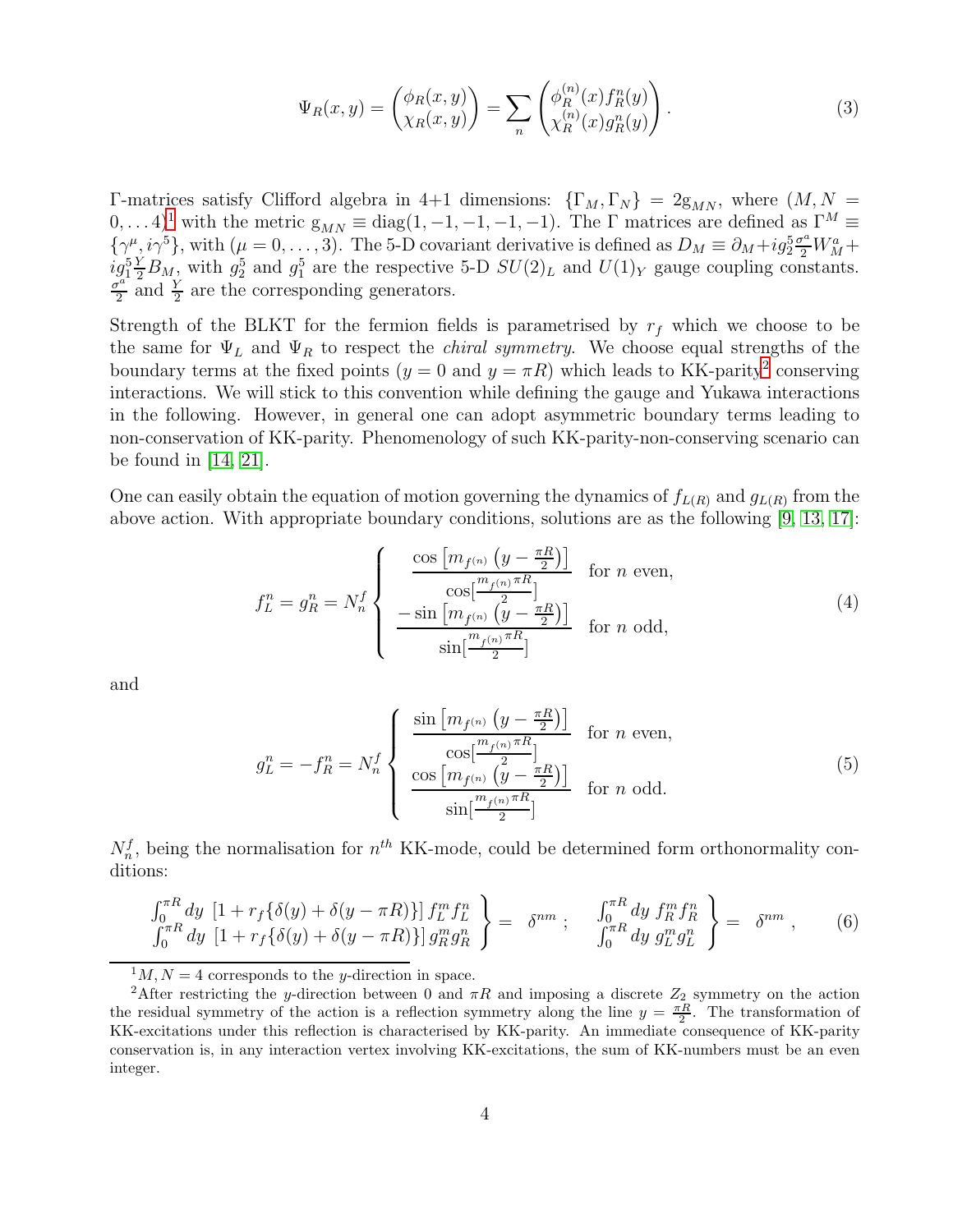and it takes the form:

<span id="page-4-2"></span>
$$
N_n^f = \sqrt{\frac{2}{\pi R}} \left[ \frac{1}{\sqrt{1 + \frac{r_f^2 m_{f(n)}^2}{4} + \frac{r_f}{\pi R}}} \right].
$$
 (7)

 $m_{f^{(n)}}$  is the  $n^{th}$  KK-mode solution of the following transcendental equations [\[9,](#page-24-16) [17\]](#page-24-7):

<span id="page-4-0"></span>
$$
\frac{r_f m_{f^{(n)}}}{2} = \begin{cases} -\tan\left(\frac{m_{f^{(n)}} \pi R}{2}\right) & \text{for } n \text{ even,} \\ \cot\left(\frac{m_{f^{(n)}} \pi R}{2}\right) & \text{for } n \text{ odd.} \end{cases}
$$
 (8)

We would like to focus on the other relevant interactions (gauge, scalar and Yukawa) which are also important for our discussion [\[13,](#page-24-3) [18\]](#page-24-8):

<span id="page-4-1"></span>
$$
S_{gauge}^W = -\frac{1}{4} \int d^5x \Big[ W^{MNi} W_{MN}^i + r_V \{ \delta(y) + \delta(y - \pi R) \} W^{\mu\nu i} W_{\mu\nu}^i \Big], \tag{9}
$$

$$
S_{scalar} = \int d^5x \left[ \left( D^M \Phi \right)^{\dagger} \left( D_M \Phi \right) + r_{\phi} \{ \delta(y) + \delta(y - \pi R) \} \left( D^{\mu} \Phi \right)^{\dagger} \left( D_{\mu} \Phi \right) \right], \tag{10}
$$

$$
S_{Yukawa} = -\int d^5x \Big[ \lambda_t^5 \, \bar{\Psi}_L \widetilde{\Phi} \Psi_R + r_y \, \{ \delta(y) + \delta(y - \pi R) \} \lambda_t^5 \bar{\phi}_L \widetilde{\Phi} \chi_R + \text{h.c.} \Big]. \tag{11}
$$

 $W_{MN}^{i} \equiv (\partial_M W_N^i - \partial_N W_M^i - g_2^5 f^{ijk} W_M^j W_N^k)$  represents the  $SU(2)_L$   $(i = 1, 2, 3)$  field strength tensor.  $\Phi$  is the Higgs doublet and  $\Phi$  satisfy the condition  $\Phi \equiv i\sigma^2 \Phi^*$  with  $\sigma^2$  being the Pauli matrix.  $r_V$  and  $r_{\phi}$  are the coefficient of BLKT for gauge and scalar fields respectively while  $r_y$  represents the coefficient of boundary terms for Yukawa interactions.  $\lambda_t^5$  denote the Yukawa interactions strength for the third generations in 5-D theory. Further, the 5-D gauge coupling  $g_2^5$  is related to the 4-D coupling  $g_2$  through,

$$
g_2^5 = g_2 \sqrt{\pi R \left(1 + \frac{r_V}{\pi R}\right)}.
$$

Appropriate KK-expansion of the fields which are involved in the above actions can be schematically written as:

$$
W^i_\mu(x,y) = \sum_n W^{i(n)}_\mu(x) a^n(y) \; ; \; W^i_4(x,y) = \sum_n W^{i(n)}_4(x) b^n(y), \tag{12}
$$

and

$$
\Phi(x,y) = \sum_{n} \Phi^{(n)}(x) h^n(y). \tag{13}
$$

Note, that y-dependent profiles for the  $W^{\mu}$  and  $W^4$  must be different in the view of the fact that  $W^{\mu}$  KK-tower must have a 0-mode, while the later shouldn't have such a mode in its KKtower. In general, due to electroweak symmetry breaking, the eigenvalue equation for the gauge boson contains a term proportional to  $(r_{\phi}-r_V)[26]$  $(r_{\phi}-r_V)[26]$ . Consequently, KK-solutions of the gauge bosons are in general, different form Eq. [4.](#page-3-2) To avoid unnecessary complication we set  $r_{\phi} = r_V$ ,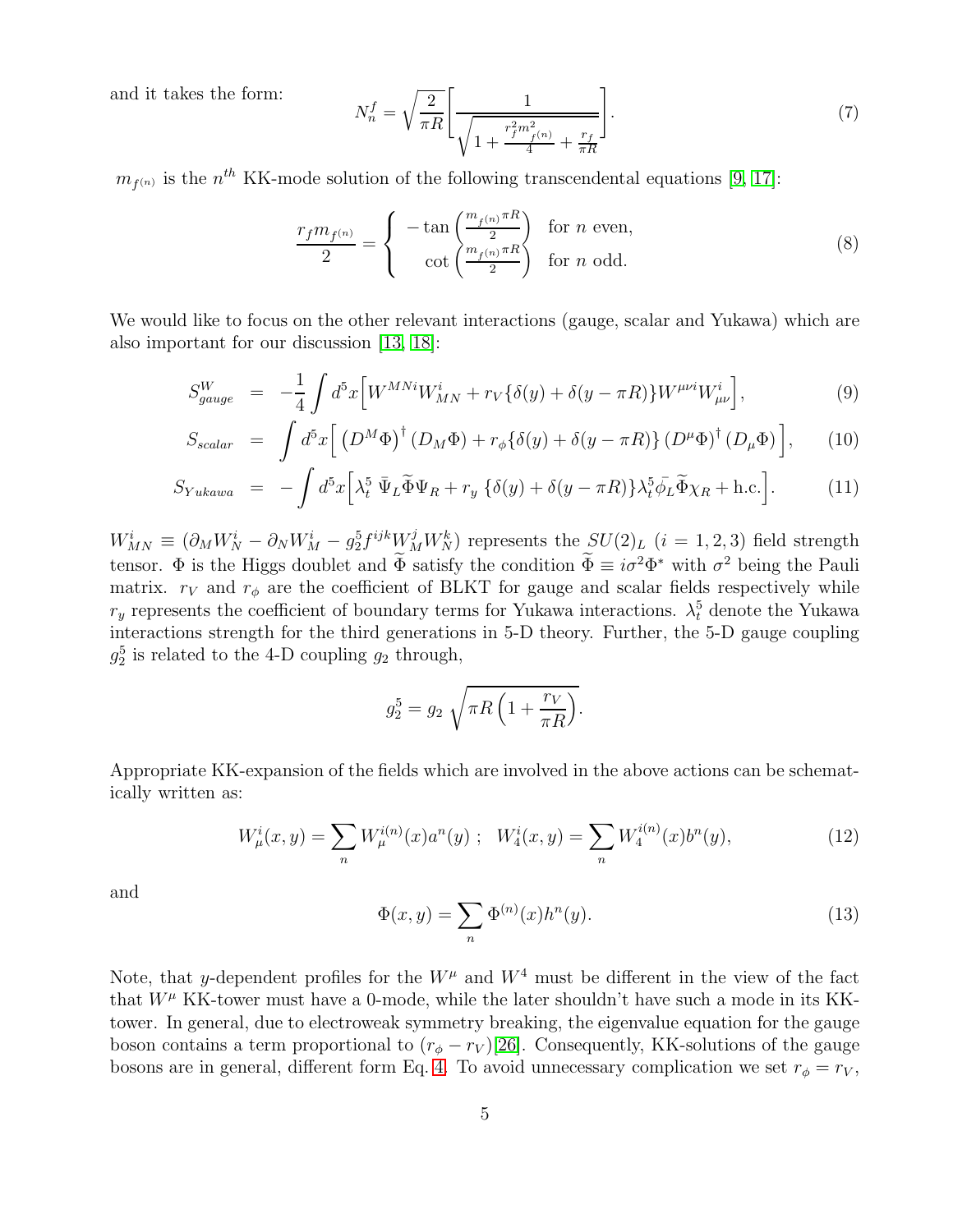which we will keep in the rest of our analysis. Consequently, gauge boson KK-excitations have masses  $m_{V^{(n)}} (= m_{\phi^{(n)}})$  which satisfy the same transcendental equations given in Eq. [8](#page-4-0) with  $r_f$ replaced by  $r_V (= r_{\phi})$ . Furthermore, this assumption helps us to fix the gauge properly in this non-trivial scenario. For a detail discussion of the  $W^{\mu}$  and  $W^{4}$  y-dependent profiles we refer to the ref. [\[26\]](#page-25-1).

One must supplement the action for fermions and gauge bosons with the gauge-fixing action [\[26\]](#page-25-1):

<span id="page-5-0"></span>
$$
S_{\rm gf}^W = -\frac{1}{\xi_y} \int d^5 x \Big| \partial_\mu W^{\mu+} + \xi_y (\partial_y W^{4+} + i M_W \phi^+ \{1 + r_V (\delta(y) + \delta(y - \pi R))\}) \Big|^2.
$$
\n(14)

Here,  $W^{4+}$  is the  $5^{th}$  component of charged  $SU(2)$  gauge boson, while  $\phi^+$  is the  $T_3 = \frac{1}{2}$ 2 component of the Higgs doublet.  $M_W$  is the 0-mode W-boson mass and  $\xi_y$  is connected with *physical* gauge fixing parameter  $\xi$  (with values 0 (Landau gauge), 1 (Feynman gauge) or  $\infty$ (Unitary gauge)) via,

$$
\xi = \xi_y \{ 1 + r_V \left( \delta(y) + \delta(y - \pi R) \right) \}.
$$
\n(15)

Using Eqs. [9, 10,](#page-4-1) and Eq. [14](#page-5-0) we can write the bi-linear terms involving the KK-modes of  $W^{4(n)\pm}$ and  $\phi^{(n)\pm}$  in  $R_{\xi}$  gauge as:

$$
\mathcal{L}_{W^{4(n)\pm}\phi^{(n)\pm}} = -\left(W^{4(n)-}\phi^{(n)-}\right)\begin{pmatrix} M_W^2 + \xi m_{V^{(n)}}^2 & -i(1-\xi)M_W m_{V^{(n)}}\\ i(1-\xi)M_W m_{V^{(n)}} & m_{V^{(n)}}^2 + \xi M_W^2 \end{pmatrix}\begin{pmatrix} W^{4(n)+}\\ \phi^{(n)+} \end{pmatrix}.
$$
 (16)

In addison to Goldstone bosons (with  $n^{th}$  mode mass square  $\xi(M_W^2 + m_{V^{(n)}}^2)$ ):

$$
G^{(n)\pm}=\frac{\left(m_{V^{(n)}}W^{4(n)\pm}\pm iM_W\phi^{(n)\pm}\right)}{M_{W^{(n)}}},
$$

we have additional physical charged Higgs pair (with  $n^{th}$  mode mass square  $(M_W^2 + m_{V^{(n)}}^2)$ ):

$$
H^{(n)\pm} = \frac{\left(m_{V^{(n)}}\phi^{(n)\pm} \pm iM_W W^{4(n)\pm}\right)}{M_{W^{(n)}}}.
$$

The fields  $W^{\mu(n)\pm}$  and  $H^{(n)\pm}$  have the same mass eigenvalue  $M_{W^{(n)}} \equiv \sqrt{M_W^2 + m_{V^{(n)}}^2}$  and in 't-Hooft Feynman gauge ( $\xi = 1$ ),  $G^{(n)\pm}$  also correspond to the same mass eigenvalue.

Let us now examine the mixing of the quark sector. This mixing is only important for top quarks as it is driven by the Yukawa coupling. Using the modal expansions for fermions given in Eqs. [2](#page-2-0) and [3](#page-3-3) and substituting these in the actions given in Eq. [1](#page-2-1) and Eq. [11](#page-4-1) we can find the bi-linear terms involving the doublet and singlet states of the quarks. The mass matrix for  $n^{th}$ KK-level is as the following: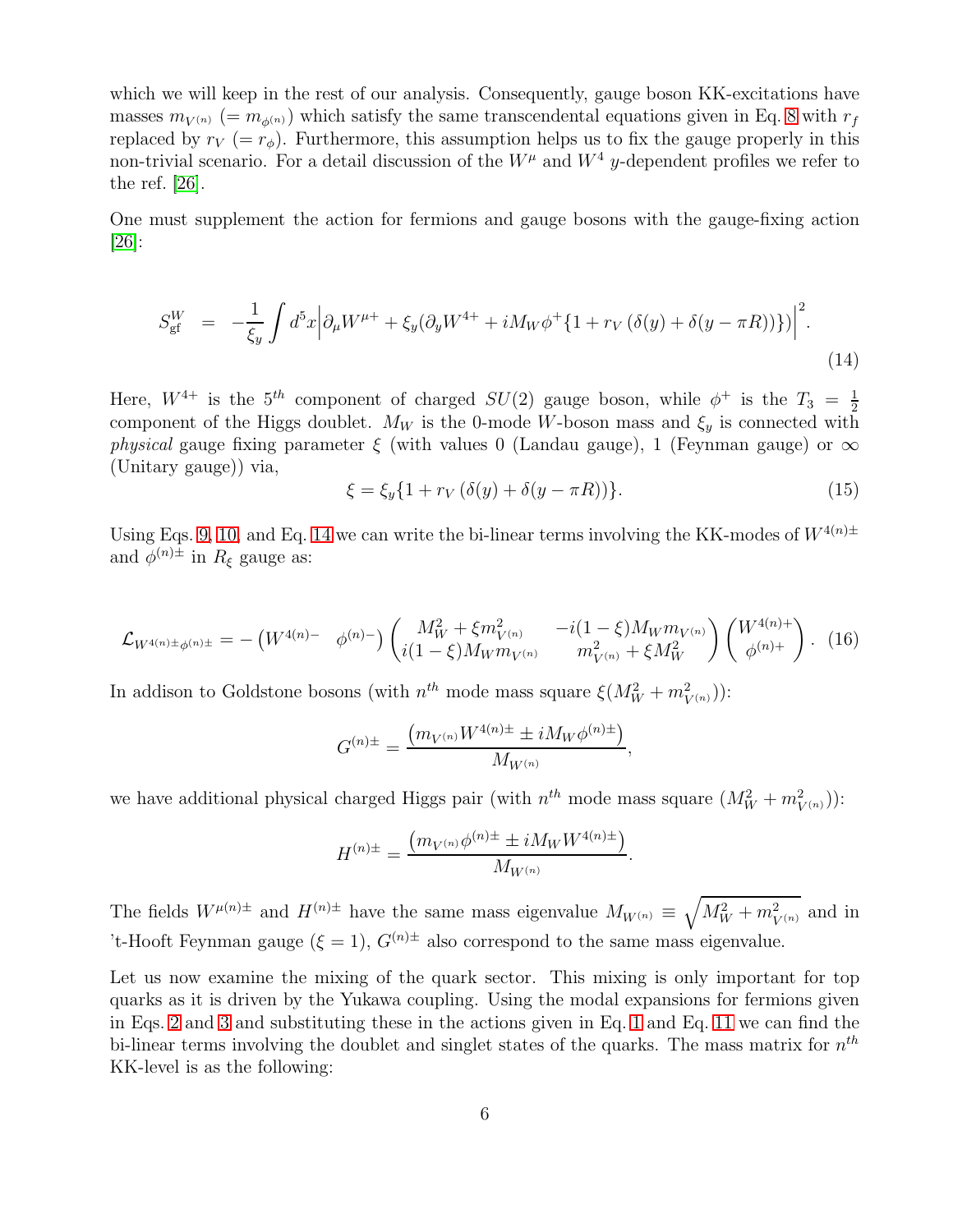<span id="page-6-0"></span>
$$
-\left(\bar{\phi_L}^{(n)} \quad \bar{\phi_R}^{(n)}\right) \begin{pmatrix} m_{f^{(n)}} \delta^{nm} & m_t \mathcal{I}_1^{nm} \\ m_t \mathcal{I}_2^{mn} & -m_{f^{(n)}} \delta^{mn} \end{pmatrix} \begin{pmatrix} \chi_L^{(m)} \\ \chi_R^{(m)} \end{pmatrix} + \text{h.c.,}
$$
(17)

where  $m_t$  is the top quark mass and  $m_{f^{(n)}}$  are the solutions of transcendental equations given in Eq. [8.](#page-4-0) The overlap integrals  $(\mathscr{I}_1^{nm} \text{ and } \mathscr{I}_2^{nm})$  are of the form:

$$
\mathscr{I}_1^{nm} = \left(\frac{1 + \frac{r_f}{\pi R}}{1 + \frac{r_y}{\pi R}}\right) \times \int_0^{\pi R} dy \left[1 + r_y \{\delta(y) + \delta(y - \pi R)\}\right] g_R^m f_L^n,
$$

and

$$
\mathscr{I}_{2}^{nm}=\left(\frac{1+\frac{r_{f}}{\pi R}}{1+\frac{r_{y}}{\pi R}}\right)\times\int_{0}^{\pi R}dy\;g_{L}^{m}f_{R}^{n}.
$$

For both the cases of  $n = m$  and  $n \neq m$  the integral  $\mathscr{I}_1^{nm}$  is non zero. But for  $r_y = r_f$ , this integral equal to 1 (when  $n = m$ ) or 0 ( $n \neq m$ ). And the integral  $\mathscr{I}_2^{nm}$  is non zero only when  $n = m$  and equal to 1 in the limit  $r_y = r_f$ . Using this equality (fermion and Yukawa BLT) condition we can easily avoid the mode mixing and construct simpler form of the fermion mixing matrix. In the rest of our analysis we will stick to the choice of equal  $r_y$  and  $r_f$ .

The resulting matrix (given in Eq. [17\)](#page-6-0) can be diagonalised by following bi-unitary transformations for the left- and right-handed fields respectively:

$$
U_L^{(n)} = \begin{pmatrix} \cos \alpha_{tn} & \sin \alpha_{tn} \\ -\sin \alpha_{tn} & \cos \alpha_{tn} \end{pmatrix}, \quad U_R^{(n)} = \begin{pmatrix} \cos \alpha_{tn} & \sin \alpha_{tn} \\ \sin \alpha_{tn} & -\cos \alpha_{tn} \end{pmatrix}, \tag{18}
$$

where  $\alpha_{tn}$  =  $\frac{1}{2} \tan^{-1}$  $\begin{pmatrix} 1 & m_t \end{pmatrix}$  $m_{f^{(n)}}$  $\setminus$ ] is the mixing angle. The gauge eigen states  $\Psi_L(x, y)$ and  $\Psi_R(x, y)$  and mass eigen states  $T_t^1$  and  $T_t^2$  are related by the following relations:

$$
\phi_L^{(n)} = \cos \alpha_{tn} T_{tL}^{1(n)} - \sin \alpha_{tn} T_{tL}^{2(n)}, \qquad \phi_R^{(n)} = \sin \alpha_{tn} T_{tL}^{1(n)} + \cos \alpha_{tn} T_{tL}^{2(n)},
$$
  
\n
$$
\chi_L^{(n)} = \cos \alpha_{tn} T_{tR}^{1(n)} + \sin \alpha_{tn} T_{tR}^{2(n)}, \qquad \chi_R^{(n)} = \sin \alpha_{tn} T_{tR}^{1(n)} - \cos \alpha_{tn} T_{tR}^{2(n)}.
$$
\n(19)

The eigen states are degenerate in mass, values of which are given by:  $m_{T_t^{1(n)}} = m_{T_t^{2(n)}} =$  $\sqrt{m_t^2 + m_{f^{(n)}}^2} \equiv M_{t^{(n)}}.$ 

Feynman rules (in 't-Hooft Feynman gauge) which follow from the above action and necessary for our calculation are listed in Appendix C. One can see that some of the interactions listed in Appendix C have been modified with respect to their UED counterparts by some overlap integrals. These overlap integrals are generated while arriving at the 4-D effective action from 5-D one by inserting the appropriate y-dependent profiles in the  $(5-D)$  action and integrating over the y-direction. Here we present the overlap integrals which will frequently occur in our calculation.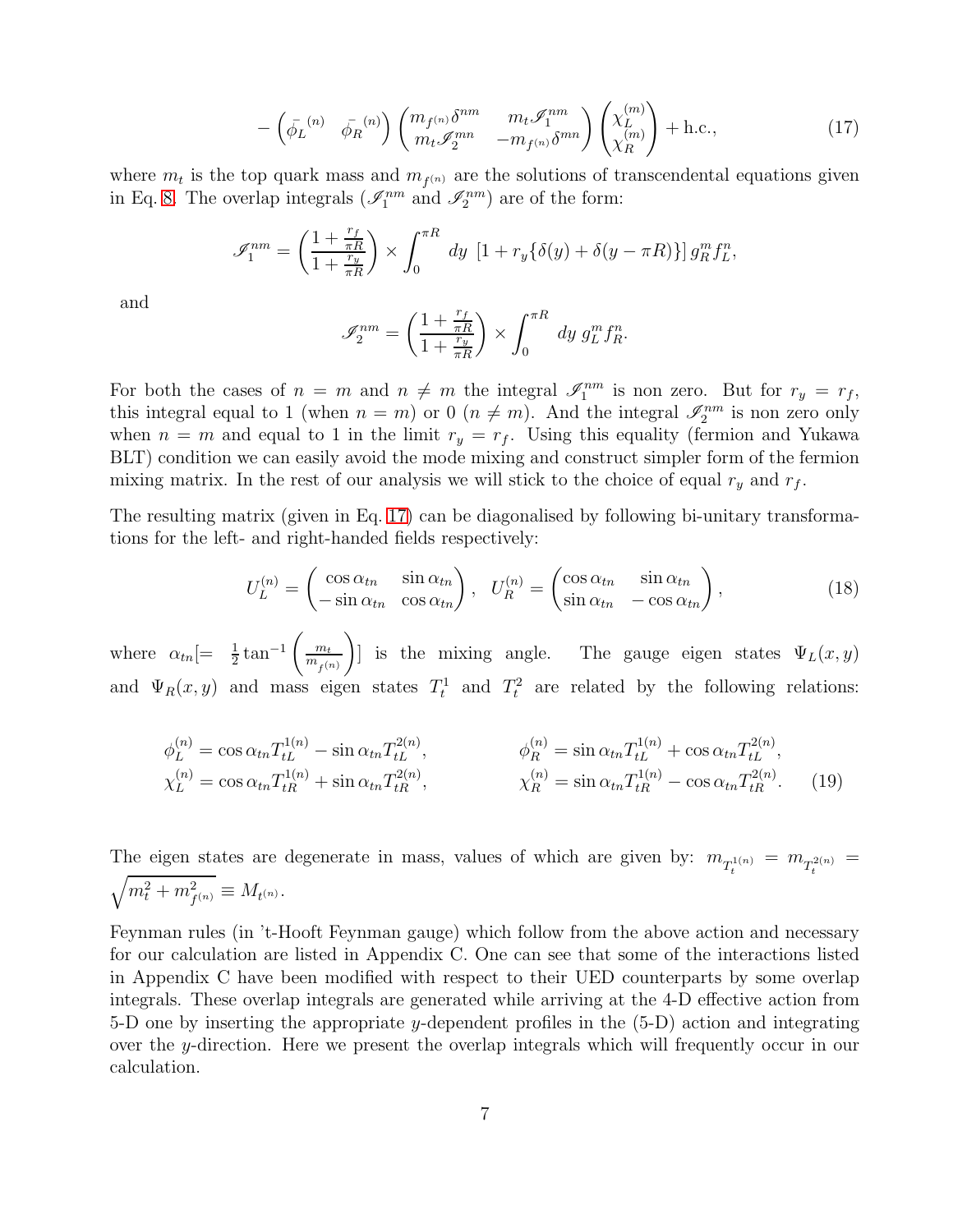• Interaction of a 0-mode fermion with a KK-fermion  $(n<sup>th</sup> \text{ mode})$  and a KK-gauge boson  $(m^{th} \text{ mode})$ :

<span id="page-7-0"></span>
$$
I_V^{nm} = \sqrt{\pi R \left(1 + \frac{r_V}{\pi R}\right)} \times \begin{cases} \int_0^{\pi R} dy \left[1 + r_f \{\delta(y) + \delta(y - \pi R)\}\right] a^m f_L^n f_L^0, \\ \int_0^{\pi R} dy \left[1 + r_f \{\delta(y) + \delta(y - \pi R)\}\right] a^m g_R^n g_R^0. \end{cases}
$$
(20)

• Interaction of a 0-mode fermion with a KK-fermion  $(n<sup>th</sup> \text{ mode})$  and the  $m<sup>th</sup>$  KK-mode of 5 th component of a gauge boson:

<span id="page-7-1"></span>
$$
I_V^{mm} = \sqrt{\pi R \left(1 + \frac{r_V}{\pi R}\right)} \times \left\{ \begin{array}{l} \int_0^{\pi R} dy \ b^m g_L^n f_L^0 \ , \\ \int_0^{\pi R} dy \ b^m f_R^n g_R^0 \ . \end{array} \right. \tag{21}
$$

In Eq. [20](#page-7-0)  $a^m$  is the wave function  $(m^{th}$  KK-mode) for gauge field, with Lorentz index  $\mu$ . While in Eq. [21](#page-7-1)  $b^m$  is the wave function  $(m^{th}$  KK-mode) for  $5^{th}$  component of the corresponding gauge field.

• Yukawa interactions of fermions and scalars:

$$
I_Y^{nm} = \sqrt{\pi R \left(1 + \frac{r_V}{\pi R}\right)} \times \left\{ \begin{array}{l} \int_0^{\pi R} dy \left[1 + r_f \{\delta(y) + \delta(y - \pi R)\}\right] h^m f_L^n g_R^0 \,, \\ \int_0^{\pi R} dy \left[1 + r_f \{\delta(y) + \delta(y - \pi R)\}\right] h^m g_R^n f_L^0 \,. \end{array} \right. \tag{22}
$$

In the above,  $h^m$  is the wave function  $(m^{th} K K$ -mode) for scalar field.

Now for,  $r_{\phi} = r_V$  we have  $a^m \equiv h^m$  and for  $r_f = r_y$ ,  $I_V^{nm} \equiv I_Y^{nm}$ , for  $n = m$  let us call it  $I_1^n$ , and is given by:

<span id="page-7-2"></span>
$$
I_1^n = 2\sqrt{\frac{1 + \frac{r_V}{\pi R}}{1 + \frac{r_f}{\pi R}}} \left[ \frac{1}{\sqrt{1 + \frac{r_f^2 m_{f^{(n)}}^2}{4} + \frac{r_f}{\pi R}}} \right] \left[ \frac{1}{\sqrt{1 + \frac{r_V^2 m_{V^{(n)}}^2}{4} + \frac{r_V}{\pi R}}} \right] \frac{m_{V^{(n)}}^2}{\left( m_{V^{(n)}}^2 - m_{f^{(n)}}^2 \right)} \frac{(r_f - r_V)}{\pi R},\tag{23}
$$

and we denote  $I_V^{nm} = I_2^{nm}$ . Let us call it  $I_2^n$  for  $n = m$  and is given by:

<span id="page-7-3"></span>
$$
I_2^n = 2\sqrt{\frac{1 + \frac{r_V}{\pi R}}{1 + \frac{r_f}{\pi R}}} \left[ \frac{1}{\sqrt{1 + \frac{r_f^2 m_{f(n)}^2}{4} + \frac{r_f}{\pi R}}} \right] \left[ \frac{1}{\sqrt{1 + \frac{r_V^2 m_{V(n)}^2}{4} + \frac{r_V}{\pi R}}} \right] \frac{m_{V^{(n)}} m_{f^{(n)}}}{\left( m_{V^{(n)}}^2 - m_{f^{(n)}}^2 \right)} \frac{(r_f - r_V)}{\pi R}.
$$
\n(24)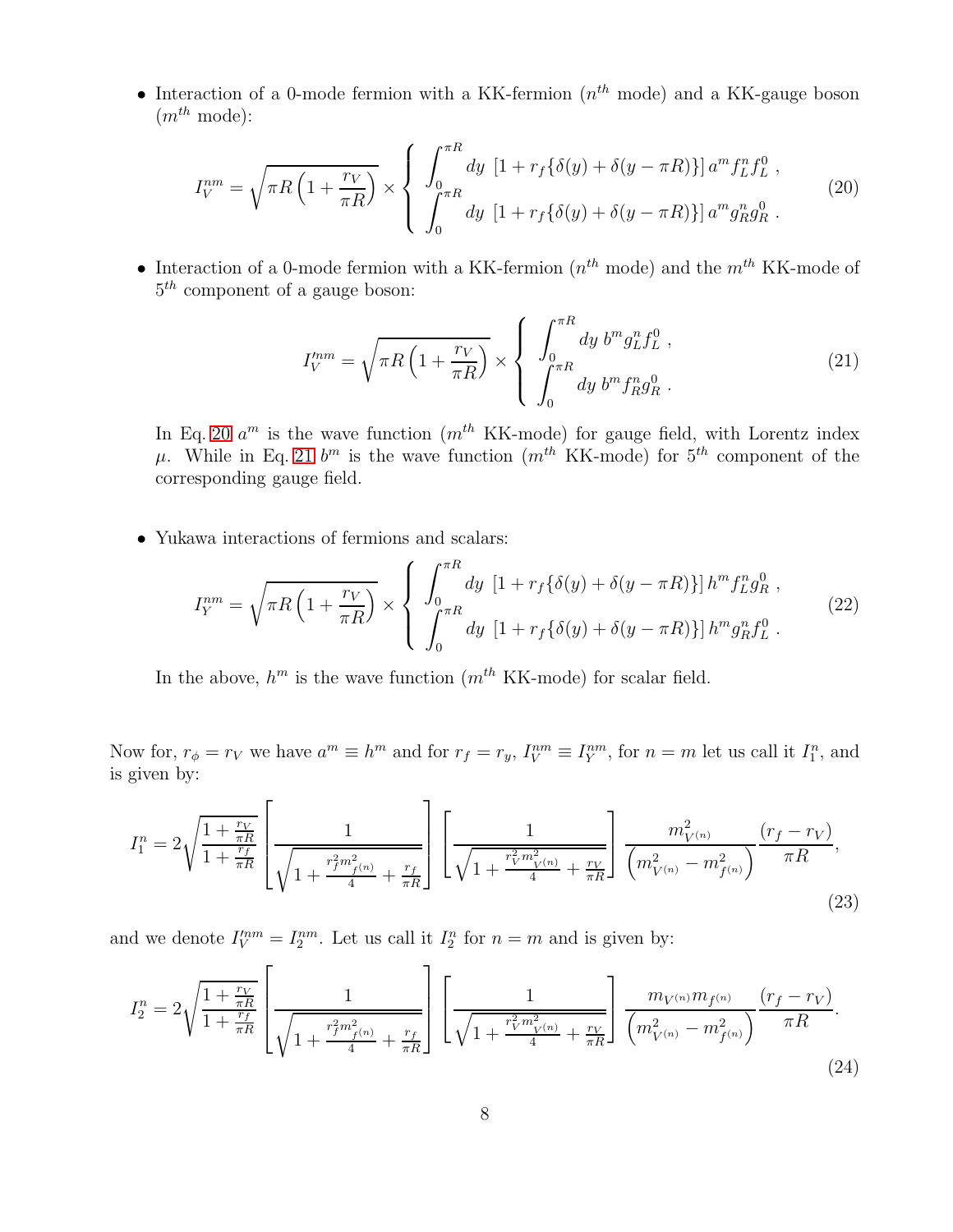

<span id="page-8-0"></span>Figure 1: Variation of the overlap integrals  $I_1^1$  (left panel) and  $I_2^1$  (right panel) defined in Eqs. [23](#page-7-2) and [24](#page-7-3) with  $R_f$  for six different values of  $R_V$ .

These two overlap integrals play a crucial role in our analysis. Many of the couplings used in the following calculation are hallmarked by the presence these integrals which can be explicitly seen in the Feynman rules listed in Appendix C. First of all, in the limit  $r_f = r_V$ , both of these overlap integrals become unity, setting all the nmUED couplings equal to their UED values. For the purpose of illustration, variations of the integrals  $I_1^1$  and  $I_2^1$   $(n = m = 1)$  with  $r_f/R (= R_f)$ and  $r_V/R (= R_V)$  have been presented in Fig. [1.](#page-8-0) Left (right) panel shows the variation of  $I_1^1$  $(I_2^1)$  with  $R_f$  for six different values of  $R_V$ . We have presented these integrals for both positive as well as negative values of  $R_V$  and  $R_f$ . Let us first discuss the pattern of these integrals for positive values of  $R_V$ . In this case, while  $I_1^1$  increases with  $R_f$ ,  $I_2^1$  initially increases before it starts decreasing with  $R_f$ . On the other hand if  $R_V$  is negative,  $I_1^1$  is almost independent of  $R_f$ , but  $I_2^1$  steadily decreases with  $R_f$  over the entire range of its values used in Fig. [1.](#page-8-0) At this point we would like to make some comments which could help the reader to understand the nature of the plots. The first two factors (one under the square root sign and the other in the first square bracket involving  $r_f$  only) decreases with  $R_f$  in both of these integrals. Among the remaining factors, term proportional to  $m_{V^{(1)}}^2$  (in  $I_1^1$ ) slowly diminish in magnitude with  $R_f$ . The remaining factor proportional to  $(R_f - R_V)$  increases with  $R_f$ . When  $R_V$  is negative  $(=-1)$ , due to an interplay between the term proportional to  $m_{V^{(1)}}^2$  and remaining factors,  $I_1^1$ remains almost independent with  $R_f$ . This explains the qualitative departure of the overlap integral  $I_1^1$  for negative and positive values of  $R_V$ . Furthermore, as  $m_{f^{(1)}}$  is a decreasing function of  $R_f$ , in  $I_2^1$  the presence of a factor proportional to  $m_{V^{(1)}}m_{f^{(1)}}$  (instead of  $m_{V^{(1)}}^2$  in  $I_1^1$ ) offers additional damping to the magnitude of  $I_2^1$ . And apart from some lower values of  $R_f$ ,  $I_2^1$  always decreases with  $R_f$ .

Before going into the main calculation, let us comment on the range of values of BLT parameters used in our analysis. In general BLT parameters can positive or negative. A careful look into the Eq. [7](#page-4-2) would reveal that, for  $r_f/R = -\pi$  the 0-mode solution becomes divergent. And beyond  $r_f/R = -\pi$  the 0-mode fields become ghost-like. Any other values of BLT parameters greater than  $-\pi$  are acceptable. However, as BLT parameters change from positive to negative domain, corresponding KK-masses would increase thus diminishing the values of loop functions described below. This in turn decrease the magnitudes of the branching ratios of our interest.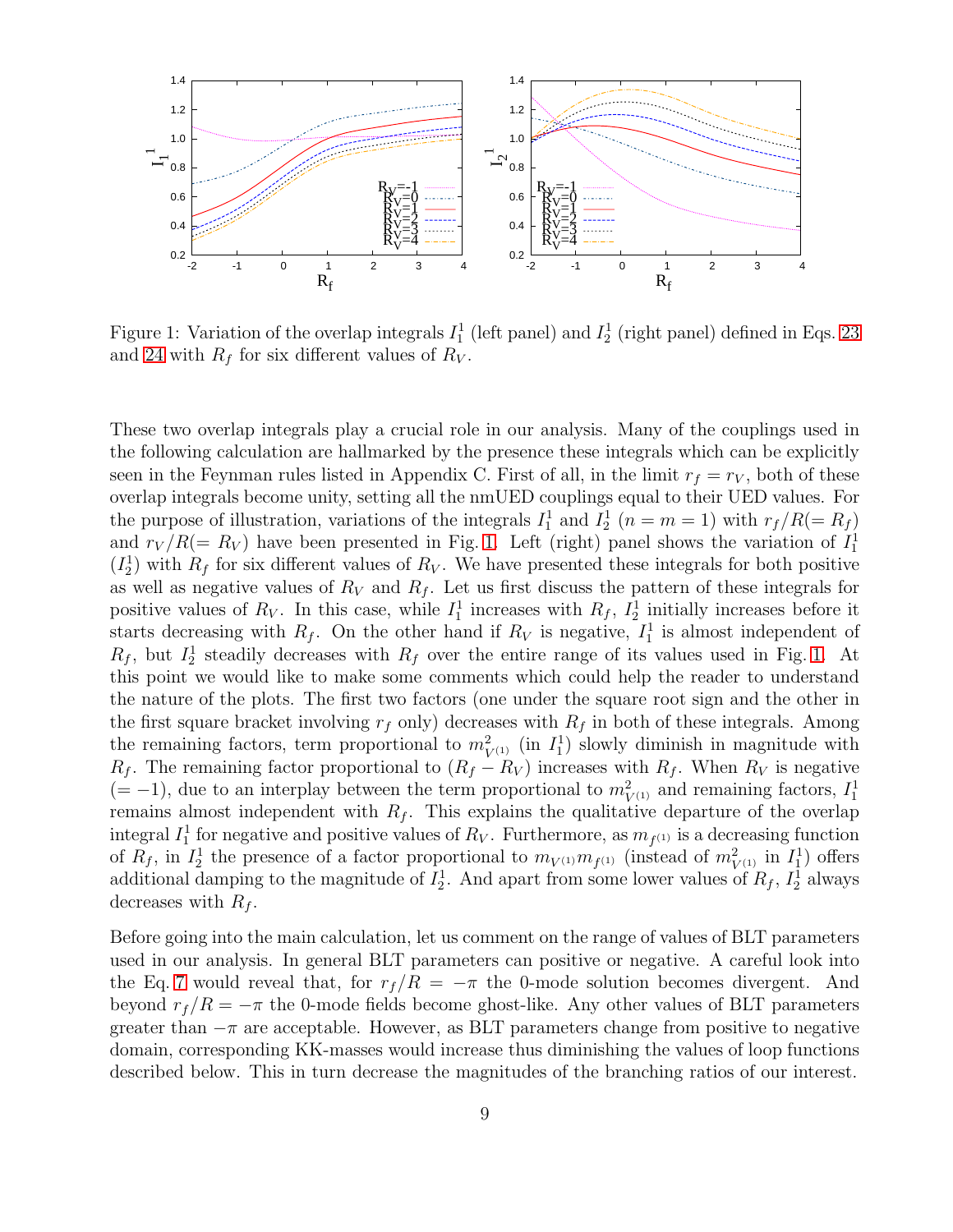# $\text{III} \quad B_{s(d)} \rightarrow \mu^+ \mu^- \text{ in mmUED}$

Stage has now been set to discuss the subject of our attention, namely the branching ratio of  $B_{s(d)}$  into  $\mu^+\mu^-$  pair. The effective Hamiltonian for  $B_{s(d)} \to \mu^+\mu^-$  decay is given by:

$$
\mathcal{H}_{\text{eff}} = -\frac{G_F}{\sqrt{2}} \frac{\alpha}{2\pi \sin^2 \theta_w} V_{tb}^* V_{ts(d)} \eta_Y Y(x_t, r_f, r_V, R^{-1}) \left[ \bar{b} \gamma_\mu (1 - \gamma_5) s(d) \right] \left[ \bar{\mu} \gamma^\mu (1 - \gamma_5) \mu \right] + \text{h.c.} \,, \tag{25}
$$

where  $G_F$  is the Fermi constant,  $V_{ij}$  are the Cabibbo-Kobayashi-Maskawa (CKM) matrix elements,  $\alpha$  is the fine structure constant,  $\eta_Y$  is the QCD factor and  $\theta_w$  is the Weinberg angle. The function  $Y(x_t, r_f, r_V, R^{-1})$  is the total contributions coming from Z-penguins, self-energy and box diagrams:

<span id="page-9-1"></span>
$$
Y(x_t, r_f, r_V, R^{-1}) = C(x_t, r_f, r_V, R^{-1}) + B(x_t, r_f, r_V, R^{-1}),
$$
\n(26)

where  $C(x_t, r_f, r_V, R^{-1})$  originates from penguins and self energy diagrams (Fig. [2](#page-10-0) and Fig. [3](#page-11-0) respectively) and is defined as:

<span id="page-9-3"></span>
$$
C(x_t, r_f, r_V, R^{-1}) = C_0(x_t) + \sum_{n=1}^{\infty} C_n(x_{t(n)}, x_{u(n)}).
$$
\n(27)

Here,  $C_0(x_t)$  is the SM contribution:

<span id="page-9-2"></span>
$$
C_0(x_t) = \frac{x_t}{8} \left[ \frac{x_t - 6}{x_t - 1} + \frac{3x_t + 2}{(x_t - 1)^2} \ln x_t \right],
$$
\n(28)

while the second term represents the total KK-contribution that is being calculated from the Z-penguin diagrams and self-energy diagrams (Figs. [2](#page-10-0) and [3\)](#page-11-0) originating from the nmUED framework. The function  $C_n(x_{t(n)}, x_{u(n)})$  is defined as:

<span id="page-9-0"></span>
$$
C_n(x_{t(n)}, x_{u(n)}) = F(x_{t(n)}) - F(x_{u(n)}),
$$
\n(29)

where  $F(x_{t(n)})$  and  $F(x_{u(n)})$  arises respectively, from the contributions of the  $T_t^{1(n)}$  $t^{1(n)}$ ,  $T_t^{2(n)}$  and  $T_u^{1(n)}$ ,  $T_u^{2(n)}$  modes. The function  $F(x_{t(n)})$  takes the form:

$$
F(x_{t(n)}) = \sum_{i=1}^{8} F_i(x_{t(n)}) + \left(\frac{1}{2} - \frac{1}{3}\sin^2\theta_w\right) \sum_{i=1}^{2} \Delta S_i(x_{t(n)}).
$$
 (30)

Moreover  $F_i$  denote the contributions those are coming from Z-penguin diagrams (1-8 in Fig. [2\)](#page-10-0) and  $\Delta S_i$  represent the contributions of self-energy diagrams (Ia-IIb in Fig. [3\)](#page-11-0) which are necessary for calculation of the electroweak counter terms. While the function  $F(x_{u(n)})$  is given by:

$$
F(x_{u(n)}) = F(x_{t(n)}) \Big|_{x_t \to 0}.
$$
\n(31)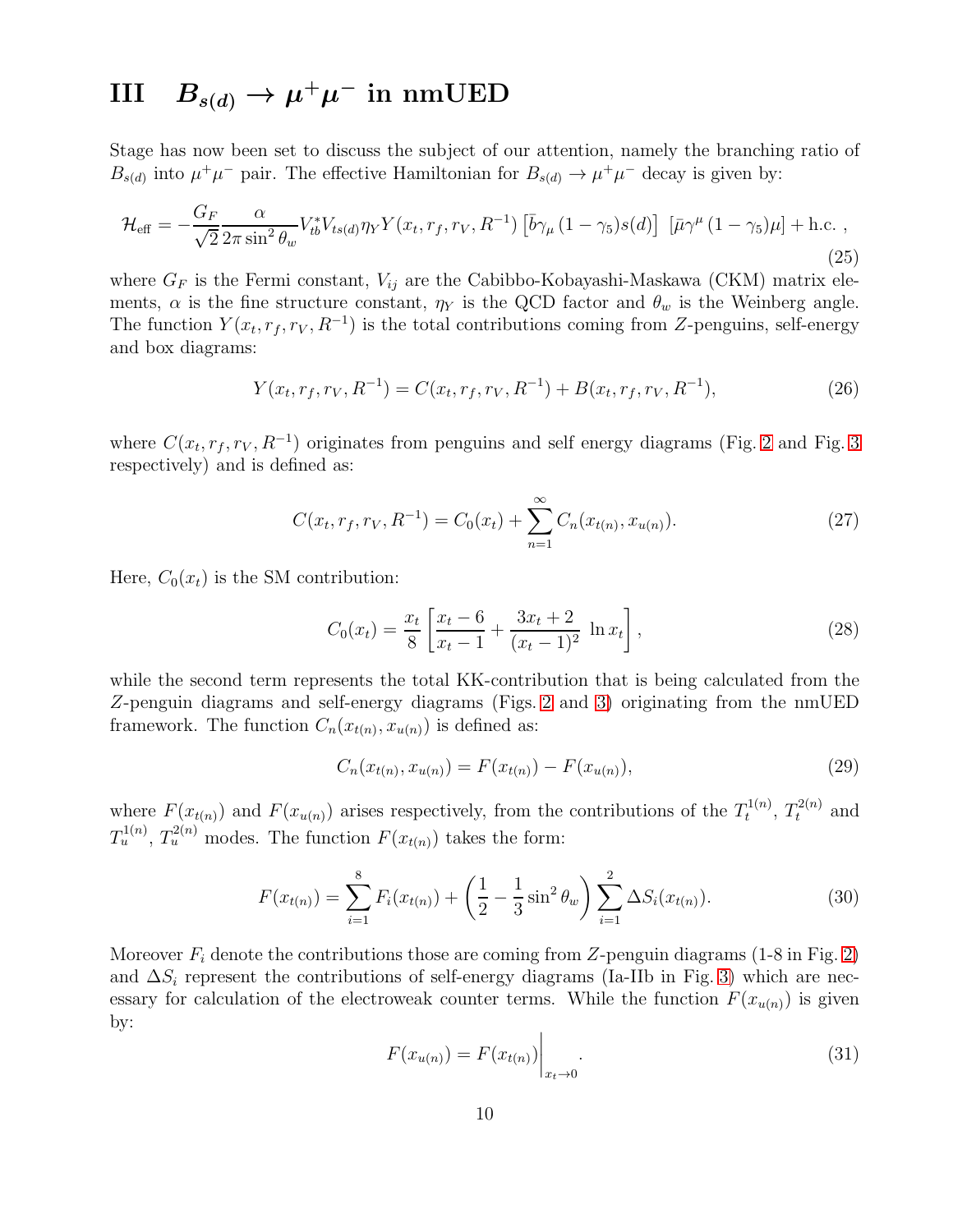$F(x_{u(n)})$  are subtracted in the above (Eq. [29\)](#page-9-0) to take into account of the contributions of KKexcitation of first two generations of quarks in Z-penguins and self-energy diagrams, exploiting the GIM-mechanism.  $F(x_{t(n)})$  in nmUED framework is given by the following expression which is drastically different from that of UED due to the presence of integrals  $I_1^n$  and  $I_2^n$ :

<span id="page-10-1"></span>
$$
F(x_{t(n)}) = \left[\frac{1}{8}\left\{-\ln M_{t^{(n)}}^2 - \frac{3}{2} + h_q(x_{t(n)})\right\} - \frac{1}{4}x_{t(n)}h_q(x_{t(n)})\frac{m_{f^{(n)}}^2}{M_{t^{(n)}}^2}\right](I_1^n)^2
$$
  
\n
$$
-\frac{3}{4}\left[-\ln M_{W^{(n)}}^2 - \frac{1}{6} - x_{t(n)}h_w(x_{t(n)})\right](I_1^n)^2 - \frac{1}{2}h_w(x_{t(n)})\frac{m_{f^{(n)}}^2}{M_{W^{(n)}}^2}(I_1^n)^2
$$
  
\n
$$
+\left[\frac{1}{16}\left\{-\ln M_{t^{(n)}}^2 - \frac{1}{2} + h_q(x_{t(n)})\right\}(I_2^n)^2 - \frac{1}{8}x_{t(n)}h_q(x_{t(n)})\left\{\frac{m_{f^{(n)}}^4}{M_{t^{(n)}}^2m_{V^{(n)}}^2} + \frac{m_t^4}{M_{t^{(n)}}^2M_W^2}\right\}(I_1^n)^2\right]
$$
  
\n
$$
-\frac{1}{16}\left[2(I_2^n)^2 + x_t(I_1^n)^2\right]\left[-\ln M_{W^{(n)}}^2 + \frac{1}{2} - x_{t(n)}h_w(x_{t(n)})\right]
$$
  
\n
$$
+\frac{1}{8}\left[-\frac{1}{2}\left\{\frac{1+x_{t(n)}}{1-x_{t(n)}} + \frac{2x_{t(n)}^2\ln x_{t(n)}}{(1-x_{t(n)})^2}\right\} - \ln M_{W^{(n)}}^2\right](I_1^n)^2
$$
  
\n
$$
+\frac{1}{16}\left[(I_2^n)^2 + x_t(I_1^n)^2\right]\left[\frac{1}{2}\left\{\frac{1-3x_{t(n)}}{1-x_{t(n)}} - \frac{2x_{t(n)}^2\ln x_{t(n)}}{(1-x_{t(n)})^2}\right\} - \ln M_{W^{(n)}}^2\right].
$$
  
\n(32)

Expressions for  $h_q$  and  $h_w$  are listed in Appendix A (Eqs. A-9 and A-10).



<span id="page-10-0"></span>Figure 2: Z-penguin diagrams contributing to the decay of  $B_{s(d)}$ .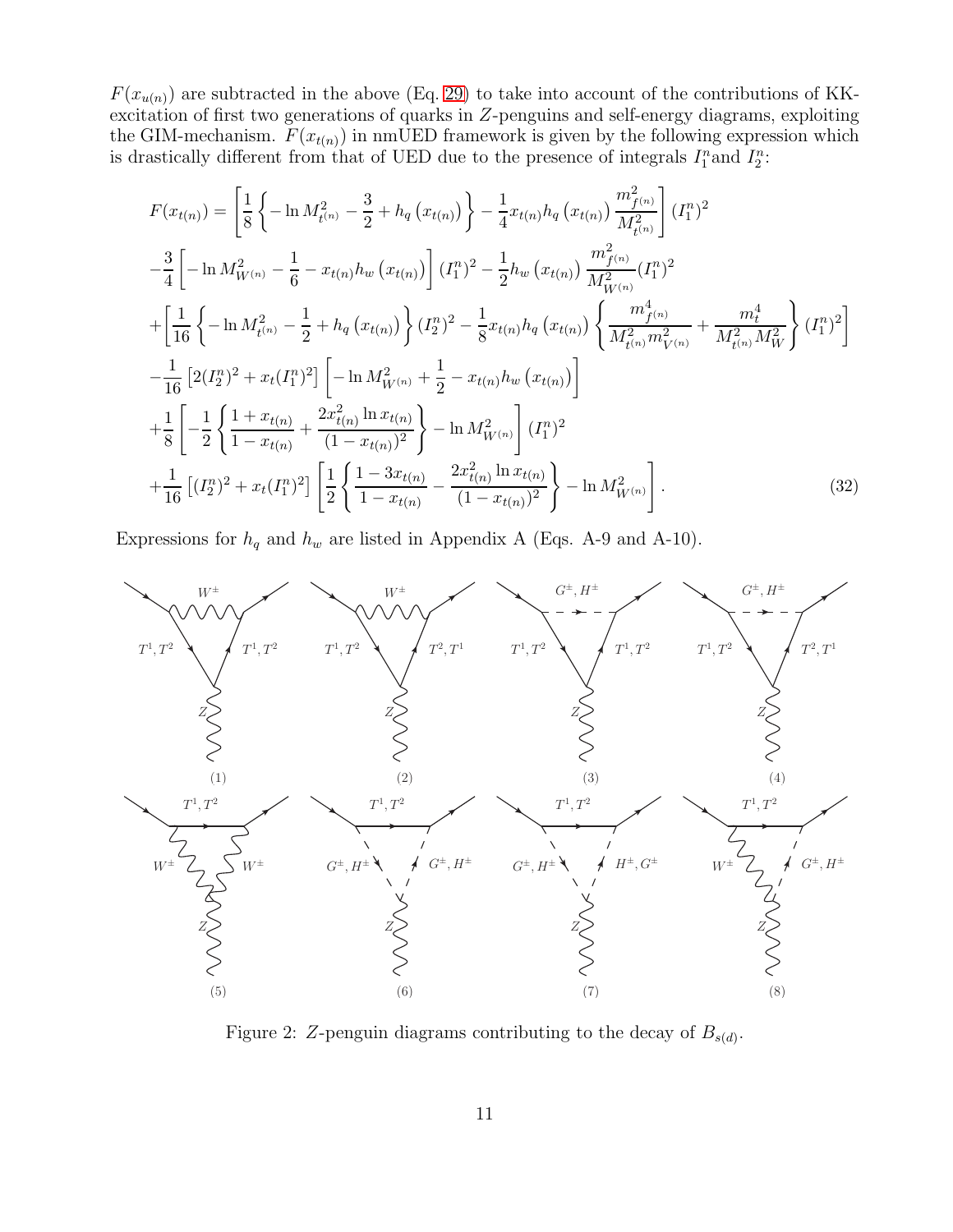

<span id="page-11-0"></span>Figure 3: Self-energy diagrams contributing to the decay of  $B_{s(d)}$ .

 $B(x_t, r_f, r_V, R^{-1})$  in Eq. [26](#page-9-1) is given by:

<span id="page-11-4"></span>
$$
B(x_t, r_f, r_V, R^{-1}) = -B_0(x_t) + \sum_{n=1}^{\infty} B_n(x_{t(n)}, x_{u(n)}, x_{v(n)}).
$$
\n(33)

 $B_0(x_t)$  again represents the SM contribution to the box diagrams:

<span id="page-11-2"></span>
$$
B_0(x_t) = \frac{1}{4} \left[ \frac{x_t}{1 - x_t} + \frac{x_t}{(x_t - 1)^2} \ln x_t \right],
$$
\n(34)

and the second term denotes the total KK-contribution that is evaluated from the box diagrams (Fig. [4\)](#page-12-0).  $B_n(x_{t(n)}, x_{u(n)}, x_{\nu(n)})$  is defined as:

<span id="page-11-1"></span>
$$
B_n(x_{t(n)}, x_{u(n)}, x_{v(n)}) = H(x_{t(n)}, x_{v(n)}) - H(x_{u(n)}, x_{v(n)}).
$$
\n(35)

In nmUED framework, expression for  $H(x_{t(n)}, x_{\nu(n)})$  is given as the following:

<span id="page-11-3"></span>
$$
H(x_{t(n)}, x_{\nu(n)}) = (I_1^n)^4 \left[ -\frac{1}{4} \frac{M_W^2}{M_{W^{(n)}}^2} U(x_{t(n)}, x_{\nu(n)}) + \frac{1}{2} \frac{M_W^2 M_{t(n)}^2 m_{f(n)}^2}{M_{W^{(n)}}^6} \tilde{U}(x_{t(n)}, x_{\nu(n)}) + \frac{1}{2} \frac{M_W^2 m_{f(n)}^2}{M_{W^{(n)}}^6} \left( \frac{M_W^2 m_{f(n)}^2}{m_{V^{(n)}}^2} - m_t^2 \right) \tilde{U}(x_{t(n)}, x_{\nu(n)}) - \frac{1}{8} \frac{M_W^2 m_{f(n)}^2}{M_{W^{(n)}}^6} \left( \frac{M_W^2 m_{f(n)}^2}{m_{V^{(n)}}^2} - m_t^2 \right) U(x_{t(n)}, x_{\nu(n)}) - \frac{1}{16} \frac{M_W^2 M_{t(n)}^2 m_{f(n)}^2}{M_{W^{(n)}}^6} \left( \frac{M_W^4 m_{f(n)}^4}{m_{V^{(n)}}^4} + m_t^2 m_{f(n)}^2 \right) U(x_{t(n)}, x_{\nu(n)}) \right], \quad (36)
$$

and  $H(x_{u(n)}, x_{v(n)})$  is defined through:

$$
H(x_{u(n)}, x_{\nu(n)}) = H(x_{t(n)}, x_{\nu(n)}) \Big|_{x_t \to 0}.
$$
\n(37)

The expressions for the functions U and  $\tilde{U}$  can be found in Appendix B (Eqs. B-7 and B-8).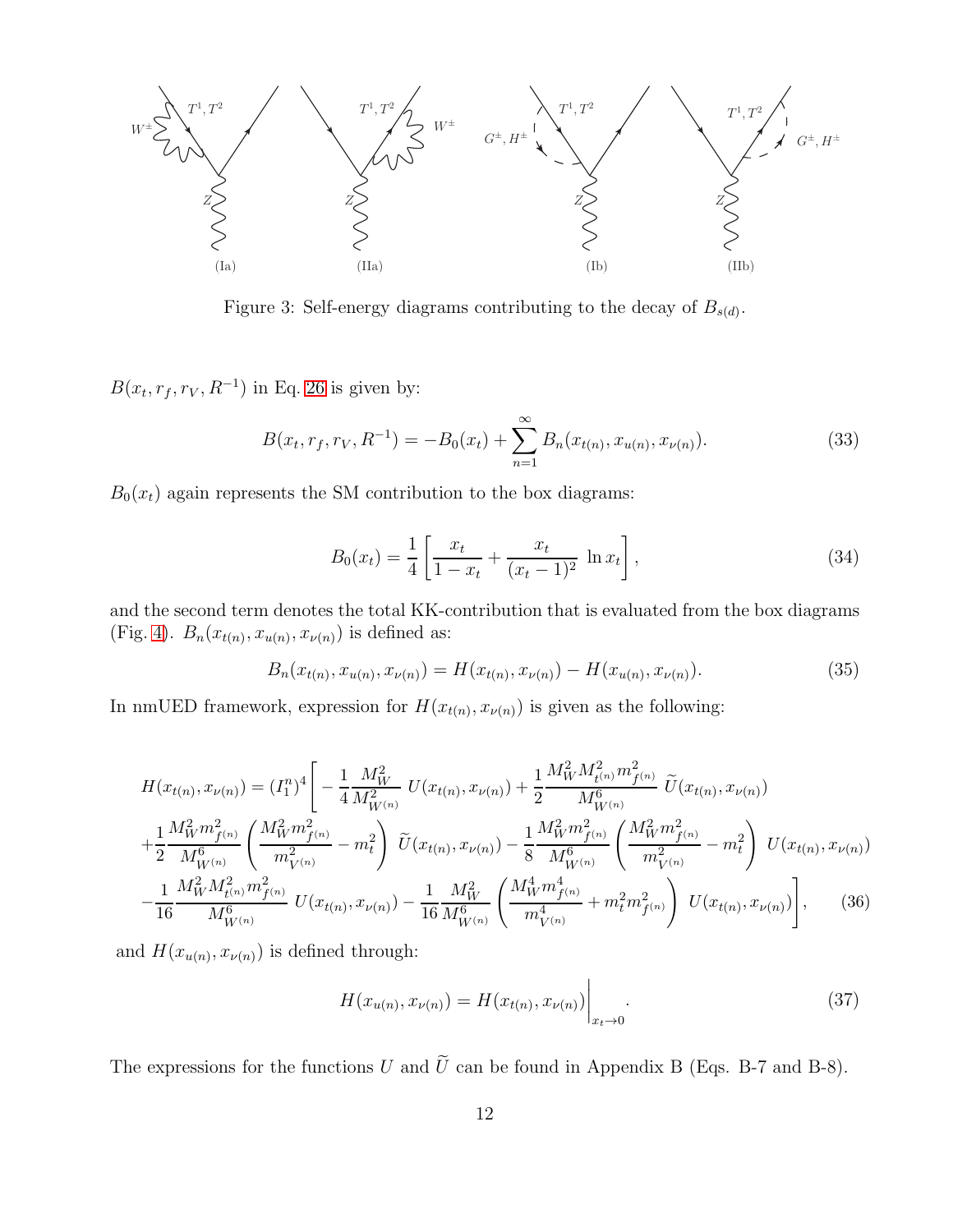The definition of  $B_n$  (given in Eq. [35\)](#page-11-1) are again in order to take into account the contributions from KK-excitations of first two generations of quarks into the calculation.



<span id="page-12-0"></span>Figure 4: Box diagrams contributing to the decay of  $B_{s(d)}$ .

Note that  $x_t = \frac{m_t^2}{M_W^2}$ , and  $x_{t(n)} = \frac{M_{t(n)}^2}{M_{W(n)}^2}$  $m_t^2 + m_{f(n)}^2$  $\frac{V^{(n)}_{W+m^2_{V^{(n)}}}}{M_W^2+m^2_{V^{(n)}}}$ ,  $m_{f^{(n)}}$  and  $m_{V^{(n)}}$  are the solutions of Eq. [8](#page-4-0) corresponding to the BLKT parameters  $r_f$  and  $r_V$  respectively.

Finally one can express the branching ratio of  $B_{s(d)} \to \mu^+\mu^-$  in terms of Y and other parameters as:

<span id="page-12-1"></span>
$$
Br(B_{s(d)} \to \mu^+ \mu^-) = \tau(B_{s(d)}) \frac{G_{\rm F}^2}{\pi} \left(\frac{\alpha}{4\pi \sin^2 \theta_w}\right)^2 F_{B_{s(d)}}^2 m_{\mu}^2 m_{B_{s(d)}} \sqrt{1 - 4 \frac{m_{\mu}^2}{m_{B_{s(d)}}^2} |V_{tb}^* V_{ts(d)}|^2 Y^2(x_t, r_f, r_V, R^{-1})},
$$
\n(38)

where,  $F_{B_{s(d)}}$  is the  $B_{s(d)}$  meson decay constant and  $\tau(B_{s(d)})$  is the life time.  $m_{\mu}$  and  $m_{B_{s(d)}}$  are the masses of muon and  $B_{s(d)}$  meson respectively.

We would like to point out that the total contribution from UED is obtained by summing  $C_n$ s and  $B_n$ s over KK-modes (starting from  $n = 1$ ). It can be checked easily that these quantities tend to vanish when  $R^{-1} \to \infty$ , showing the decoupling nature of the new physics in this case. While estimating the contribution from the KK-excitation, in the one loop mediated amplitudes, we have used only those interactions which couples a 0-mode field to pair of KKexcitations with same KK-number. However, in a manifestly KK-parity conserving theory, there can be non zero interactions among a 0-mode field with two different KK-excitations, say, with unequal KK-number n and m, modulo  $n + m$  is an even integer. We have explicitly checked that  $0 - n - m$  interactions are suppressed with respect to the  $0 - n - n$  interactions [\[18\]](#page-24-8) and we neglect those while estimating the  $B_{s(d)} \to \mu^+ \mu^-$  interactions.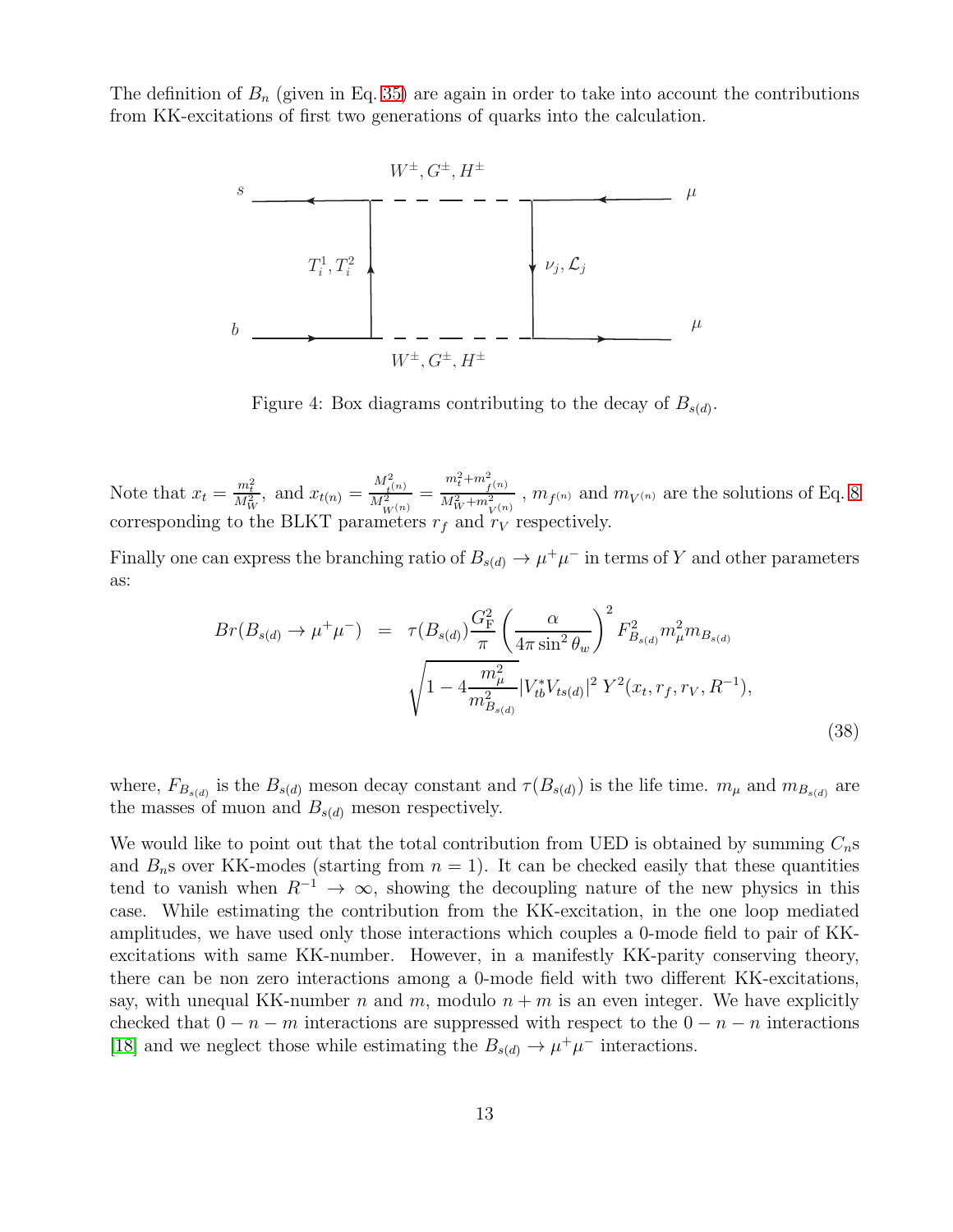In our calculation, we have neglected the masses of the external quarks and while evaluating the Z-penguins and box diagrams, momenta of the external legs have been assumed to be vanishing.

### IV Results

We are now equipped to present our results. Before we proceed further let us present the experimentally measured value [\[27\]](#page-25-2) of  $Br(B_{s(d)} \to \mu^+\mu^-)$  along with the SM prediction [\[24,](#page-24-14) [27\]](#page-25-2) for the same in Table [1.](#page-13-0) Central values of experimentally measured branching ratios of  $B_s$  ( $B_d$ ) are nearly one (two)-standard deviation away from its SM prediction.

| Branching ratio              | SM prediction                     | Experimental value                    |
|------------------------------|-----------------------------------|---------------------------------------|
| $B_s \to \mu^+\mu^-$         | $(3.66 \pm 0.23) \times 10^{-9}$  | $(2.8^{+0.7}_{-0.6}) \times 10^{-9}$  |
| $B_d \rightarrow \mu^+\mu^-$ | $(1.06 \pm 0.09) \times 10^{-10}$ | $(3.9^{+1.6}_{-1.4}) \times 10^{-10}$ |

<span id="page-13-0"></span>Table 1: SM prediction for  $B_{s(d)} \to \mu^+\mu^-$  branching ratios and their experimental measured values.

We will now discuss the method, that has been used in the following, for the numerical estimation of  $Br(B_s \to \mu^+\mu^-)$ . We will follow similar procedure for the estimation of  $Br(B_d \to \mu^+\mu^-)$ . Numerical value of the  $B<sub>s</sub>$  branching ratio, quoted in Table [1](#page-13-0) includes higher order corrections (NNLO-QCD and NLO-EW corrections [\[24\]](#page-24-14)) to the branching ratio in the framework of the SM. The total decay amplitude in the UED framework is a sum of contributions from different KK-levels (including the contribution from 0-level which is nothing but the SM). We expect that higher order corrections to the decay amplitude originating from higher KK-modes would be in the same ballpark that of the SM (0-mode). So to (approximately) take into account the effects of higher order corrections into our result we have estimated  $Br(B_s \to \mu^+ \mu^-)$  in UED  $\mathrm{as}$ <sup>[3](#page-13-1)</sup>

$$
Br(B_s \to \mu^+ \mu^-)_{UED} = Br(B_s \to \mu^+ \mu^-)_{SM} \left(\frac{Y}{Y_0}\right)^2.
$$
 (39)

Here, Y total contribution (originating from 0 and higher KK-modes) defined in Eq. [26,](#page-9-1) while  $Y_0 (\equiv C_0 + B_0)$  is only the 0-mode (SM) contribution. Expressions for  $C_0$  and  $B_0$  are given in Eq. [28](#page-9-2) and Eq. [34](#page-11-2) respectively. For numerical estimation of the above branching ratio, we have used the central value  $(3.66 \times 10^{-9})$  for  $Br(B_s \to \mu^+\mu^-)_{SM}$ , following the ref. [\[27\]](#page-25-2).

In the above, we have expressed  $Br(B_s \to \mu^+\mu^-)_{UED}$  in terms of  $Br(B_s \to \mu^+\mu^-)_{SM}$ . Consequently, the relevant input parameters for numerical evaluation of the above branching ratio

<span id="page-13-1"></span> $3$ This method is somehow similar to find a k-factor (the ratio of branching ratios with higher order correction and without any correction in our case) in the SM and then multiply the leading order branching ratio in UED by this k-factor. In absence of a full higher order correction in UED framework, this approximation is not very bad, as the higher KK-modes of t-quark and W-bosons, running in the triangle or box diagrams, have similar couplings to the SM particles in the initial and the final state.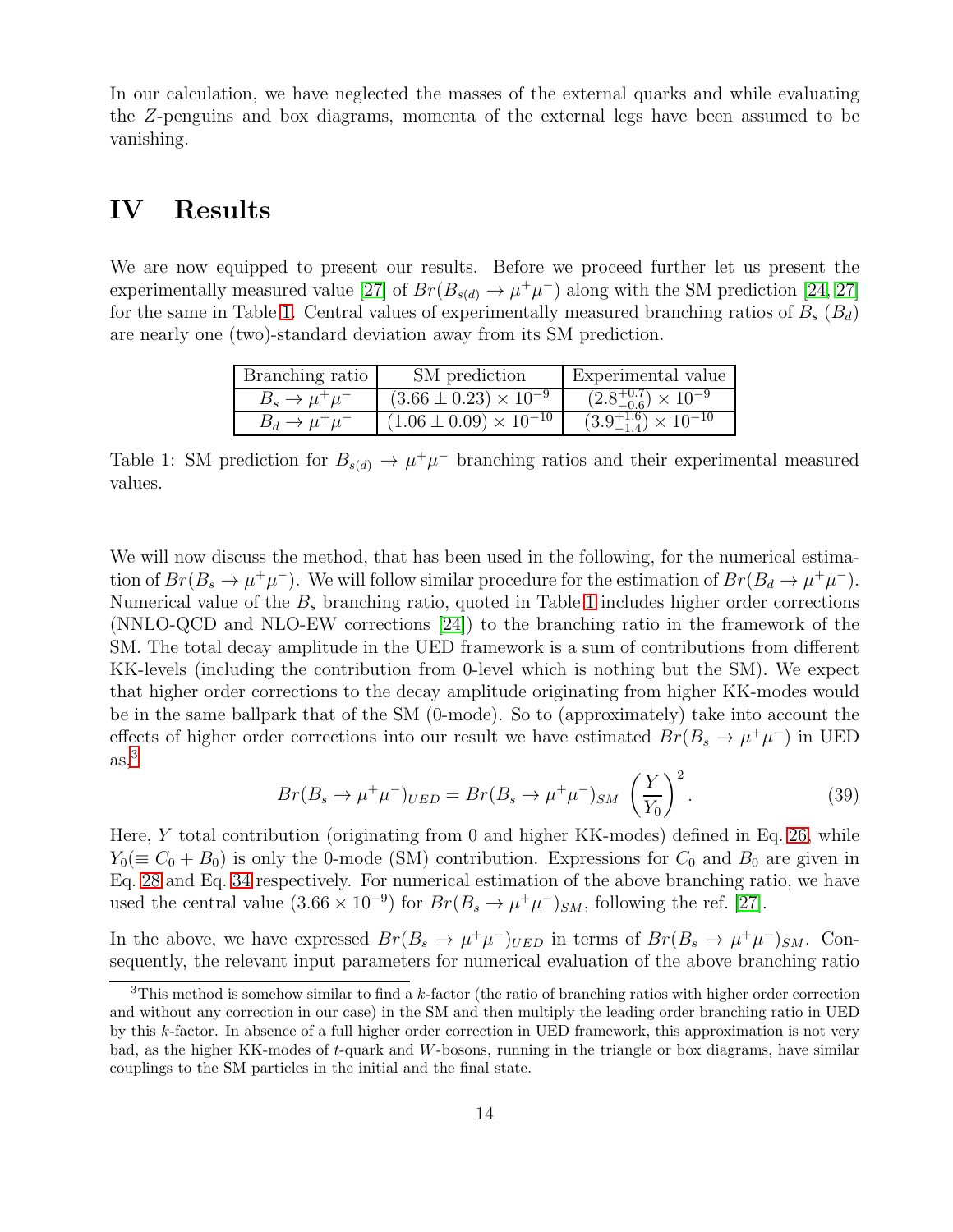are top-quark and  $W$ -boson masses respectively, which are necessary for evaluation of the functions  $Y_0$  and Y. We use the values of these parameters following the ref. [\[28\]](#page-25-3). Values of these parameters used in ref. [\[24\]](#page-24-14) are same as the values in ref.  $[28]^4$  $[28]^4$ .

Any contribution to the  $B_{s(d)} \to \mu^+\mu^-$  branching ratio from the SM and beyond the SM goes into the function  $Y$  as defined in Eq. [38.](#page-12-1) The dominant contribution to  $Y$  comes from the diagrams  $(3)$ ,  $(4)$ ,  $(6)$  and  $(7)$  of Fig. [2](#page-10-0) (Z-penguins); (Ib) and (IIb) of Fig. [3](#page-11-0) (self-energies). These amplitudes are proportional to  $g_2\lambda_t^2$ , where  $\lambda_t$  being the top-Yukawa coupling. Box diagram contributions are not significant in comparison to the penguins <sup>[5](#page-14-1)</sup>. One must perform a sum over the KK-modes while evaluating the  $C$  and  $B$ -functions, which contribute to  $Y$ . In view of a recent analysis correlating the SM Higgs mass and cut-off scale of UED model [\[29\]](#page-25-4), we restrict ourselves upto 5 KK-levels. Previous practice was to use 20-30 KK-levels while summing up the contributions from KK-modes. However, we have explicitly checked that numerical results would not change to a significant level as the sum over the KK-modes, in this case is converging[6](#page-14-2) . At the end of following sub-section, we will present a table comparing the  $B_s$  branching ratios calculated with 5 KK-levels vis-a-vis 20 KK-levels in support of our assumption.

The main results of our analysis *i.e.* variation of the branching ratio  $(B_s \to \mu^+ \mu^-)$  with  $R^{-1}$ for several values of  $R_f$  are presented in Fig. [6.](#page-17-0) Same have been presented for  $B_d$  in Fig. [7.](#page-18-0) Six different panels show the dependence of branching ratios with  $R_V$ . We will be discussing the implications of these results in the framework of nmUED. But before delving into that, we would like to discuss the consequences of the result in the framework of UED itself.

## IV.1 Reviewing the limits on  $R^{-1}$  in UED framework

To start with we will focus on the  $B_{s(d)}$  meson branching ratio to  $\mu^+\mu^-$  in the UED frame work. The expression for  $F^n$  and  $H^n$  defined in Eqs. [32](#page-10-1) and [36](#page-11-3) would result into their UED forms once we set  $r_V = r_f = 0$ . In this limit the overlap integrals  $I_1^n$  and  $I_2^n$  become unity and the masses of the KK-excitations in  $n^{th}$  KK-mode become equal to  $nR^{-1}$ . We check that our expressions of C and B in this limit agree exactly with the one in ref.  $[25]^7$  $[25]^7$ . In Fig. [5](#page-15-0) we have plotted the  $B_{s(d)} \to \mu^+\mu^-$  branching ratio with  $R^{-1}$  in UED framework (black dashed curve in each panel). Steady decrement of the branching ratio with increasing  $R^{-1}$  is an artefact of increasing KK-masses with  $R^{-1}$ . This line intersects the horizontal line (light shaded)  $(4.2 \times 10^{-9}$  for  $B_s$ and  $7.1 \times 10^{-10}$  for  $B_d$ ) which correspond to the 95% C.L. upper limit on the experimentally measured branching ratio of  $B<sub>s</sub>$  (left panel of Fig. [5\)](#page-15-0) and  $B<sub>d</sub>$  (right panel of Fig. 5). Thus the

<span id="page-14-0"></span><sup>&</sup>lt;sup>4</sup>We have used  $M_W = 80.38$  GeV and  $m_t = 173.21$  GeV.

<span id="page-14-1"></span><sup>&</sup>lt;sup>5</sup>As for example, in nmUED model, for  $R^{-1} = 1$  TeV,  $R_f = R_V = 1$  after summing over 5 KK-levels  $C = 0.9116$  while  $B = 0.1856$ . For  $R^{-1} = 2$  TeV,  $R_f = R_V = 1$ ,  $C = 0.8915$  while  $B = 0.1846$ . The smallness of the box diagram contribution in comparison to the penguins, has also been pointed out in ref. [\[25\]](#page-25-0)

<span id="page-14-2"></span><sup>&</sup>lt;sup>6</sup>It has been shown in [\[30\]](#page-25-5), the KK-sum in case of one loop calculation (like the one in the present case) in UED with one extra space like dimension is always converging.

<span id="page-14-3"></span><sup>7</sup>The authors of ref. [\[25\]](#page-25-0) have not considered any radiative corrections to the KK-masses, consequently mass of a  $n^{th}$  KK-excitation is  $nR^{-1}$  in their analysis.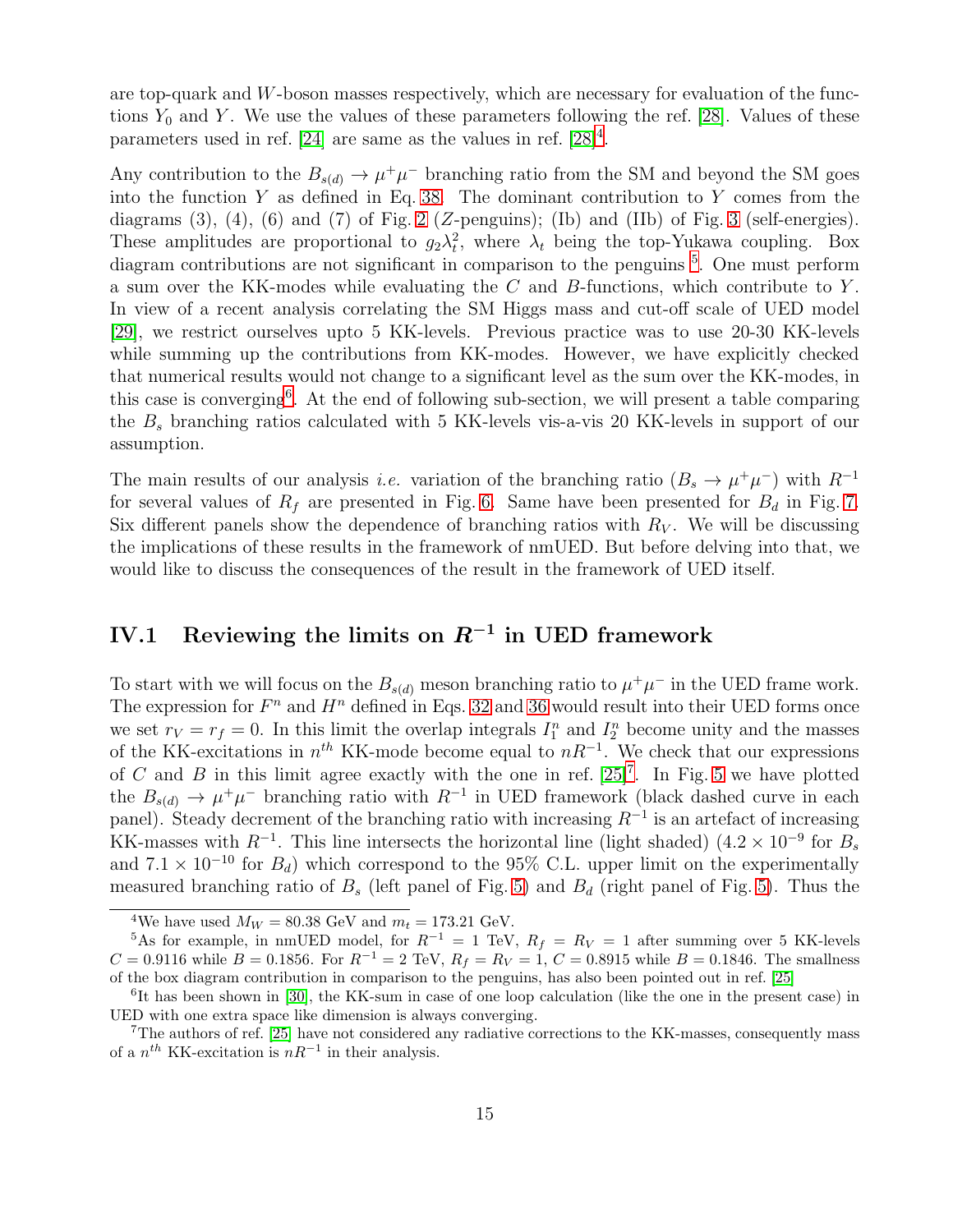

<span id="page-15-0"></span>Figure 5: Left (right) panel: Variation of the branching ratio  $(B_s(B_d) \to \mu^+\mu^-)$  with  $R^{-1}$  in UED model. The black dashed line in each panel represents the UED curve (corresponds to  $r_V/R = R_V = 0$  and  $r_f/R = R_f = 0$  case). The dark shaded horizontal line represents the SM prediction for the above branching ratio, while the light shaded horizontal line represents the 95 % C.L. upper limit on the experimentally measured  $B_{s(d)}$  branching ratio to muon pair.

 $R^{-1}$  values corresponding to these intersections would give rise to a 95% C.L. lower limit on the value of  $R^{-1}$ . One can see this limit from  $B_s$  decay comes out to be 454 GeV. While deriving this limit, we have neglected the theoretical error on  $Br(B_s \to \mu^+\mu^-)$ . One can easily see from Table [1,](#page-13-0) that theoretical error on the SM estimate of this branching ratio is around 6% and we expect that theory error in the UED framework will be of the same order. And this is small compared to the experimental error (nearly 25 %) on the measured value of the branching ratio. Our results presented in Fig. [5,](#page-15-0) thus correspond to a vanishing theoretical error on the  $B<sub>s</sub>$  branching ratio.

The lower bound on  $R^{-1}$  which results from  $B_d$  decay  $(R^{-1} \sim 60 \text{ GeV})$  is not so promising. To put our observation into the proper context we would briefly mention the bounds on  $R^{-1}$  that result from other processes. Consideration of  $(g-2)_{\mu}$  [\[31\]](#page-25-6),  $\rho$ -parameter [\[32\]](#page-25-7), FCNC process [\[25,](#page-25-0) [33,](#page-25-8) [34\]](#page-25-9) and electroweak observables like  $R_b$  [\[18,](#page-24-8) [35\]](#page-25-10) would result into a lower limit on  $R^{-1}$ which is in the ballpark of 300 GeV. Consideration of radiative B-meson decay puts a lower limit of 600 GeV on  $R^{-1}$  [\[36\]](#page-25-11). While the projected lower limit on  $R^{-1}$  using tri-lepton signal at 8 TeV LHC is 1.2 TeV [\[37\]](#page-25-12).

#### IV.2 Bounds from the nmUED

We are now in a position to discuss our results in the context of nmUED. Numerical results from the calculation presented in the previous section are presented in Figs. [6](#page-17-0) and [7](#page-18-0) for  $B_s$ and  $B_d$  meson branching ratios to muon pair respectively. In each of the figures six different panels represents the results for six different choices for gauge BLKT,  $R_V$ . While in each panel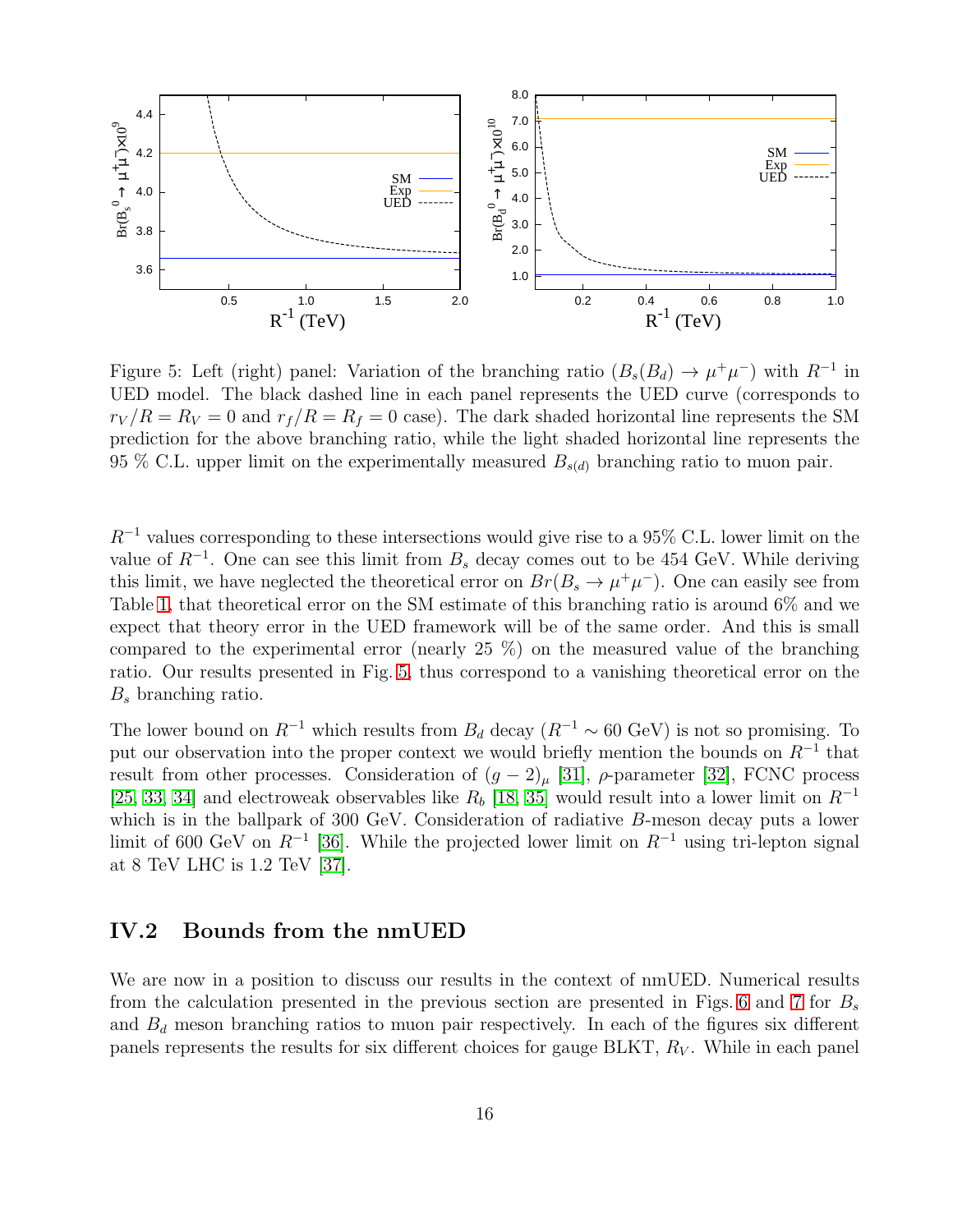different line represents the variation of the branching ratio with  $R^{-1}$  with different values of fermion BLKT coefficients,  $R_f$ .

The monotonic decreasing nature of the branching ratio with increasing  $R^{-1}$  is the same as in UED and has been explained in the above. The dependence on the other parameters could be easily understood as the following. For a given  $R^{-1}$ , masses of KK-excitations of fermions, gauge bosons and scalars decrease with increasing  $R_f$  and  $R_V$ . This in turn, increase the decay width of  $B_s$  and  $B_d$  to  $\mu^+\mu^-$ . Apart from KK-masses the other determining factors in our calculation are the overlap integrals defined in Eqs. [23](#page-7-2) and [24.](#page-7-3) We have already noted their dependencies on  $R_f$  and  $R_V$ .

One can see that  $B_s \to \mu^+\mu^-$  branching ratio increases with the increment of both of these BLKT coefficients. Dependence on  $R_V$  is mild while it is more sensitive to any change of  $R_f$ . This can be understood again by looking at the interactions used in this calculation listed in Appendix C. A careful look at the Feynman rules reveals that  $I_1^n$  and  $I_2^n$  modify the interactions of  $3^{rd}$  generations of quarks with charged-Higgs scalar and  $5^{th}$  component of Wboson respectively. The first one being top-Yukawa, is dominant over the second one, which is  $SU(2)$  gauge interaction. Thus  $I_1^n$  which appears with top-Yukawa, has a better control on the  $B_s \to \mu^+\mu^-$  amplitude, which increases both with  $R_f$  and  $R_V$ . Dependence of  $Br(B_d \to \mu^+\mu^-)$ on  $R^{-1}$  and BLKT parameters can be explained in the same way. The decay of  $B_d$  to  $\mu^+\mu^-$  is suppressed with respect to the  $B_s$  by a factor of  $\left(\frac{V_{td}}{V_{ts}}\right)^2$ . Finally we would like to add that for negative values of BLKT parameters, above branching ratio is always less than the value for the same in the UED model. This could be easily accounted by the suppression of decay amplitude due to heavier (than in the UED case) KK-excitation in nmUED framework for negative values of BLKT parameters.

Finally in Fig. [8](#page-21-0) (right panel), the exclusion region in  $R_f - R^{-1}$  plane, has been presented for six different choices of  $R_V$ . The region under a particular line (corresponding to a fixed value of  $R_V$ ) has been excluded at 95% C.L. by comparing the experimentally measured  $Br(B_s \to \mu^+\mu^-)$  to its theoretical prediction in the framework of nmUED. This plot is a summary of the results presented in Fig. [6.](#page-17-0) The lines represent the contours of constant branching ratios of  $B_s \to \mu^+\mu^$ corresponding to the 95% C.L. upper limit  $(4.2 \times 10^{-9})$  of its experimentally determined value. Features of this contours can be easily understood in the light of our discussion above. Higher values of  $R^{-1}$  would increase the KK-masses hence pulling down the decay width (and branching ratio). To compensate this one must increase  $R_f$  and  $R_V$ , which control the decay dynamics in two ways. First of all, these would pull down the masses and  $R_f$  would also increase the couplings through the overlap integral  $I_1^n$ . While an increasing  $R_V$  would decrease  $I_1^n$  but increase  $I_2^n$ . Overall, with increasing  $R_V$ , decay width mildly increase in contrast to  $R_f$ , which would increase the decay width more sharply with its increment.

We would like to show the difference in the derived lower limits on  $R^{-1}$  due to taking into account 5 KK-levels vis-a-vis 20 KK-level while performing the KK-level summation. One can see from Table [2,](#page-19-0) that the lower limits on  $R^{-1}$  (in TeV) derived from our analysis is not very much sensitive to the number of KK-level used in the summation.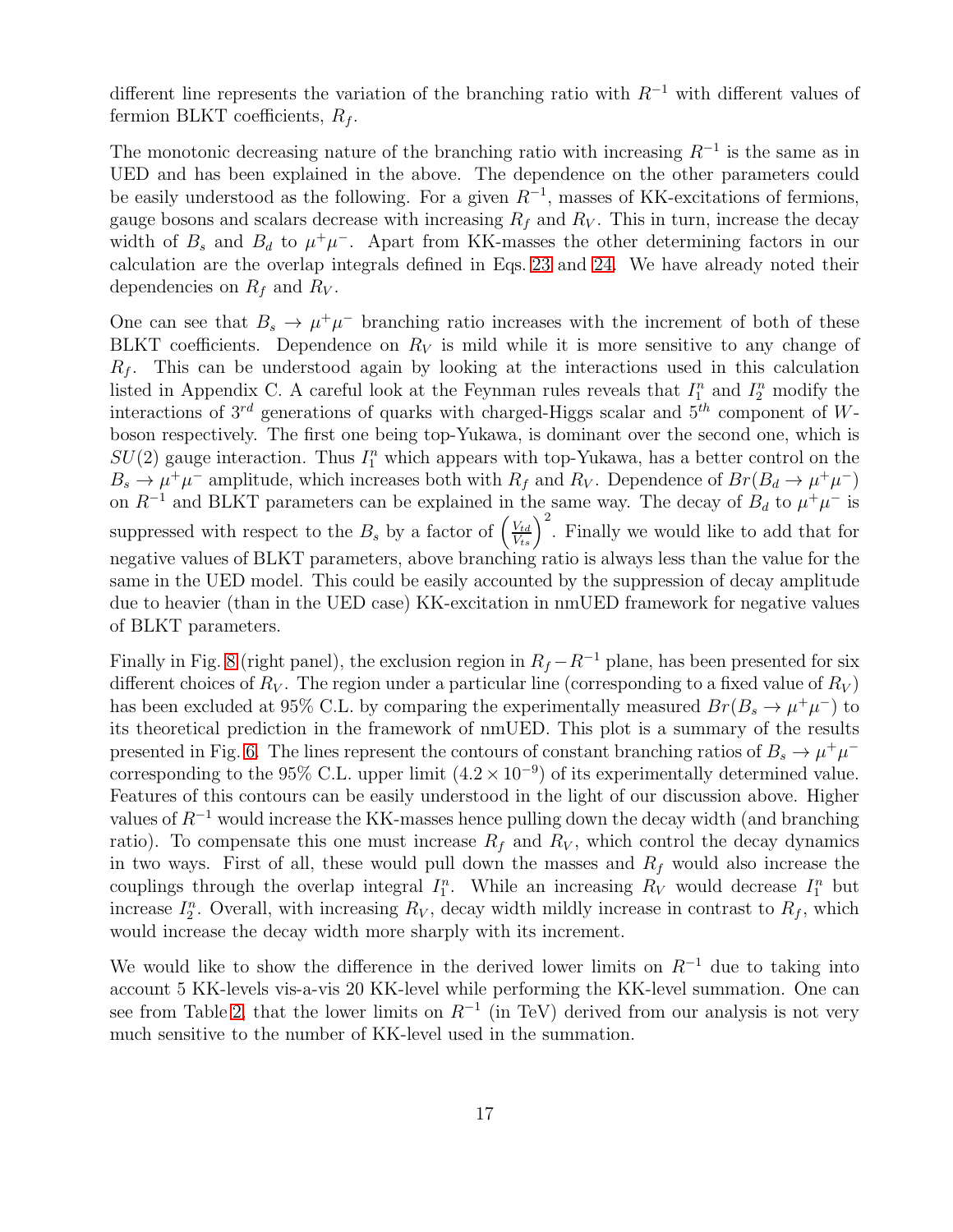

<span id="page-17-0"></span>Figure 6: Variation of the branching ratio  $(B_s \to \mu^+\mu^-)$  with  $R^{-1}$  for several values of  $R_f =$  $r_f/R$ . The six panels correspond to different  $R_V = r_V/R$ . The dark shaded horizontal line represents the SM prediction for the above branching ratio, while the light shaded horizontal line represents the 95 % C.L. upper limit on the experimentally measured  $B_s$  branching ratio to muon pair.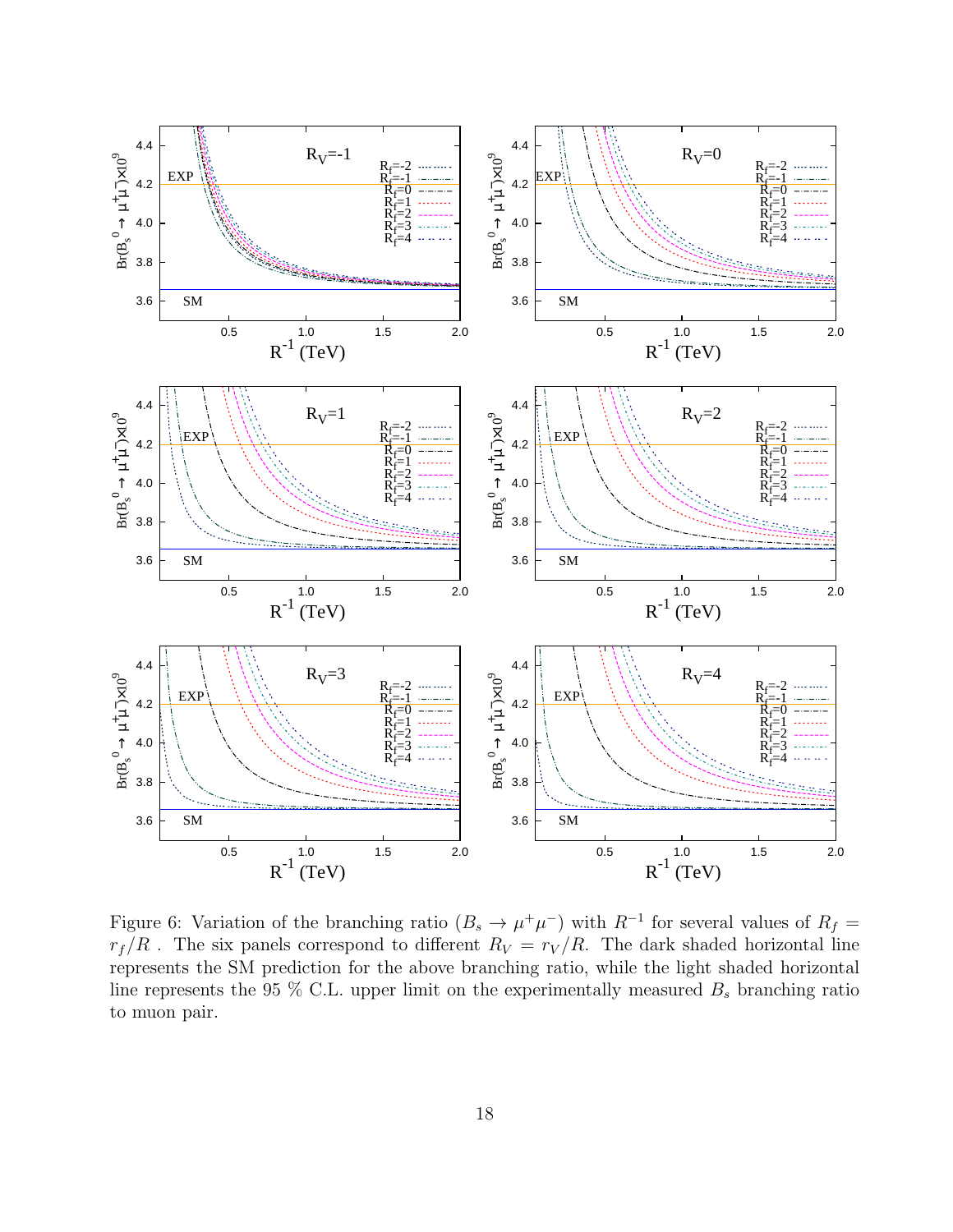

<span id="page-18-0"></span>Figure 7: Variation of the branching ratio  $(B_d \to \mu^+\mu^-)$  with  $R^{-1}$  for several values of  $R_f =$  $r_f/R$ . The six panels correspond to different  $R_V = r_V/R$ . The dark shaded horizontal line represents the SM prediction for the above branching ratio, while the light shaded horizontal line represents the 95 % C.L. upper limit on the experimentally measured  $B_d$  branching ratio to muon pair.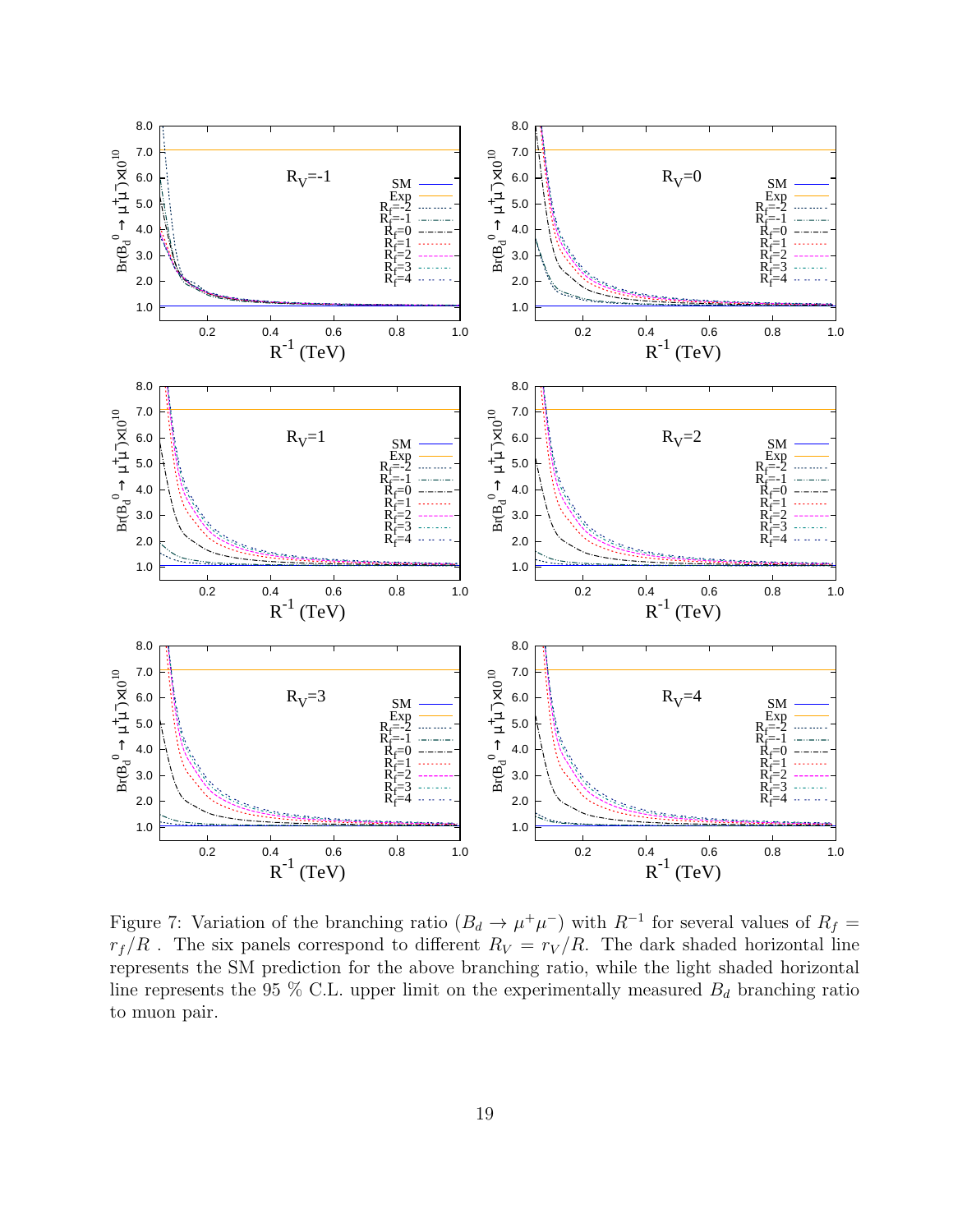| $R_V=-1$   |             | $R_V=0$  |             | $R_V =$  |             | $R_V=2$    |             | $R_V=3$  |             | $R_V=4$      |             |
|------------|-------------|----------|-------------|----------|-------------|------------|-------------|----------|-------------|--------------|-------------|
| 5 KK-level | 20 KK-level | KK-level | 20 KK-level | KK-level | 20 KK-level | 5 KK-level | 20 KK-level | KK-level | 20 KK-level | $5$ KK-level | 20 KK-level |
| 0.333      | 0.357       | 0.246    | 0.260       | 0.119    | 0.122       | $_{0.077}$ | 0.081       | 0.045    | 0.050       | 0.035        | 0.039       |
| 0.361      | 0.378       | 0.280    | 0.300       | 0.191    | 0.192       | 0.146      | 0.150       | 0.119    | 0.120       | 0.101        | 0.105       |
| ).368      | 0.380       | 0.454    | 0.460       | 0.412    | 0.418       | 0.392      | 0.402       | 0.383    | 0.392       | 0.373        | 0.384       |
| 0.381      | 0.399       | 0.553    | 0.567       | 0.586    | 0.603       | 0.588      | 0.610       | 0.590    | 0.617       | 0.593        | 0.621       |
| ).399      | 0.406       | 0.617    | 0.624       | 0.672    | 0.686       | 0.682      | 0.700       | 0.693    | 0.717       | 0.698        | 0.723       |
| 0.403      | 0.409       | 0.661    | 0.664       | 0.734    | 0.745       | 0.752      | 0.765       | 0.766    | 0.786       | 0.770        | 0.792       |
| 0.410      | 0.416       | 0.694    | 0.701       | 0.780    | 0.783       | 0.800      | 0.810       | 0.820    | 0.834       | 0.825        | 0.838       |

<span id="page-19-0"></span>Table 2: Lower limits on  $R^{-1}$  (in TeV) derived from  $B_s$  decay branching ratio to  $\mu^+\mu^-$  for different values of input parameters showing the insensitivity on the number of KK-levels in summation (see Eq. [27](#page-9-3) and Eq. [33\)](#page-11-4).

#### IV.3 Electroweak precision constraints

Before we conclude, it would be relevant to discuss the constraints on the parameters coming from our analysis vis-a-vis electroweak data, which remains very instrumental in constraining any new-physics beyond the SM. Electroweak precision constraints on nmUED parameters have been discussed previously in [\[38,](#page-25-13) [39\]](#page-25-14), while authors in ref. [\[13\]](#page-24-3) restricts nmUED parameters from the consideration of Z-mass. However, in both of these cases nmUED action used for analysis are slightly different from that of ours. Ref. [\[38\]](#page-25-13), while presenting their electroweak results used equal BLKT parameters for all the field along with a bulk mass term for the fermions. While the authors in the ref. [\[13\]](#page-24-3), have considered several choices for the BLKT parameters. The case closest to our approach is where they have used equal BLKT parameters for Higgs and gauge bosons and set the BLKT parameter for the fermions equals to zero. Consequently, it would not be meaningful to directly apply the constraints derived in the above analysis to our case. So we have redone the analysis following the approaches of refs. [\[13,](#page-24-3) [38\]](#page-25-13), however applied to our case.

In nmUED model, corrections to Peskin-Takeuchi parameters S, T and U as well as to Z mass appear through the correction to the Fermi constant,  $G_F$  at tree level, which is in stark contrast to the minimal version of the UED model where these correction appears through one loop processes. These quantities are modified by the correction of Fermi constant  $G_F$  which is determined from muon decay, i.e. a four-fermion process. The corrected Fermi constant  $G_F$ can be decomposed into two parts as:

$$
G_F = G_F^0 + \delta G_F,\tag{40}
$$

with  $G_F^0$  is simply the contribution from  $W^{\pm}$  0-mode exchange, while  $\delta G_F$  denotes the sum of the contributions from all non zero (even)  $W^{\pm}$  KK-modes. The effective Fermi constant can be expressed as the following.

$$
G_F^0 = \frac{g_2^2}{4\sqrt{2}M_W^2}, \qquad \delta G_F = \sum_{n\geq 2} \frac{g_2^2 (I_{n00}^G)^2}{4\sqrt{2}M_{W^{(n)}}^2},\tag{41}
$$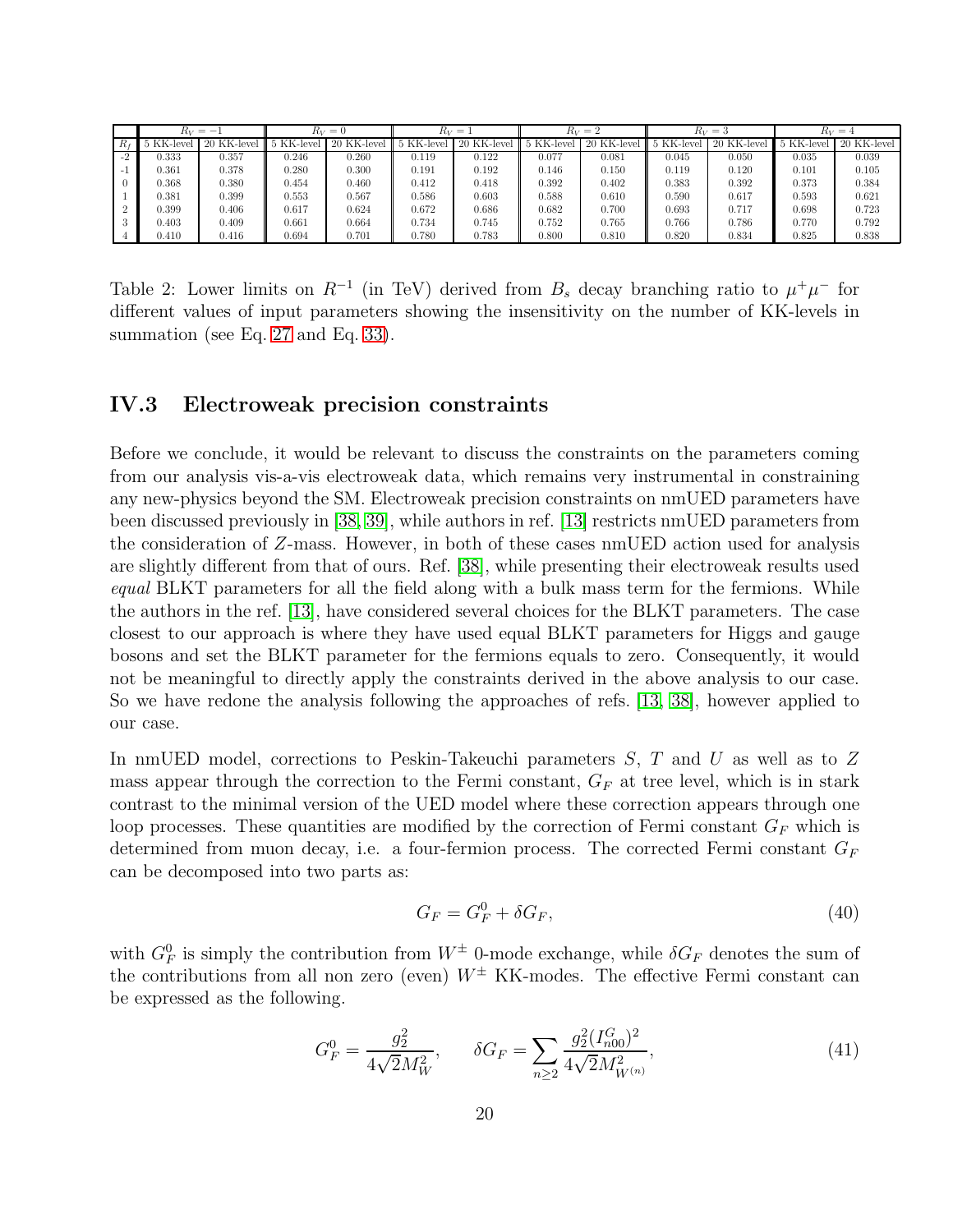where,

$$
I_{n00}^{G} = \sqrt{\pi R \left(1 + \frac{r_V}{\pi R}\right)} \int_0^{\pi R} dy \left[1 + r_f \{\delta(y) + \delta(y - \pi R)\}\right] a^n f_L^0 f_L^0,
$$
\n
$$
= \frac{\sqrt{\left(1 + \frac{r_V}{\pi R}\right)}}{\left(1 + \frac{r_f}{\pi R}\right)} \frac{\sqrt{2}}{\sqrt{1 + \frac{r_V^2 m_V^2(n)}{4} + \frac{r_V}{\pi R}}}} \frac{(r_f - r_V)}{\pi R}.
$$
\n(42)

A similar expression for  $\delta G_F$  has been presented in ref. [\[13\]](#page-24-3). The above expression for  $\delta G_F$ , agrees with the same in ref. [\[13\]](#page-24-3) in the limit  $r_f \to 0$ .

Note that the above integral becomes zero when  $r_f = r_V$ , i.e., there is no correction of Fermi constant for this equality condition.

nmUED contributions to the  $S$ , T and U parameters can be written, following the approach of ref. [\[38,](#page-25-13) [39\]](#page-25-14), as:

$$
S_{\text{nmUED}} = 0, T_{\text{nmUED}} = -\frac{1}{\alpha} \frac{\delta G_F}{G_F}, U_{\text{nmUED}} = \frac{4 \sin^2 \theta_w}{\alpha} \frac{\delta G_F}{G_F}.
$$
 (43)

One can now compare the predictions from nmUED model with the experimental values given in the ref. [\[40\]](#page-25-15)

$$
S_{\rm NP} = 0.05 \pm 0.11, \quad T_{\rm NP} = 0.09 \pm 0.13, \quad U_{\rm NP} = 0.01 \pm 0.11, \tag{44}
$$

with input Higg mass  $m_h = 125$  GeV and top quark mass  $m_t = 173$  GeV. This would constrain the parameter space of nmUED model.

Before presenting the results of the above analysis, we would briefly discuss how  $\delta G_F$  modifies the  $Z$ -boson mass at the tree level [\[13\]](#page-24-3). This would be evident once we express the mass of  $Z$ boson in terms of  $\alpha$ ,  $M_W$  and  $G_F$  :  $M_Z = \frac{M_W \sqrt{\sqrt{2}G_F M_W^2}}{\sqrt{\sqrt{2}M_W^2 G_F - \pi \alpha}}$ . The corrections to  $Z$  mass at tree level, in the framework of nmUED, would creep in through the corrected Fermi-constant,  $G_F$ . One can compare this with the so called tree level Z-mass defined by the relation  $m_Z^{(expt)} - \delta^{(1-loop)} m_Z$ following the ref. [\[13\]](#page-24-3). Here,  $\delta^{(1-loop)}m_Z$  stands for the 1-loop correction to the Z-boson mass in the SM.

We present our results in Fig. [8](#page-21-0) (left panel) in terms of 95% C.L. lower limit on  $R^{-1}$  for several values of BLKT parameters. Region of the parameter space below a particular line has been ruled out from the consideration of T and U parameters. Furthermore, we have checked that the tree level value of Z-boson mass in the framework of nmUED, resides within the 95 % C.L. allowed tree level value [\[13\]](#page-24-3) for the entire range of parameter space that we have considered in this work.

To compare the limits derived from our analysis  $(B_s \to \mu^+\mu^-)$  with that from electroweak precision test, we present the allowed range of parameter space both from  $B<sub>s</sub>$  decay and electroweak precision data, in  $R_f - R^{-1}$  plane for six different choices of  $R_V$  in Fig. [8](#page-21-0) (left panel).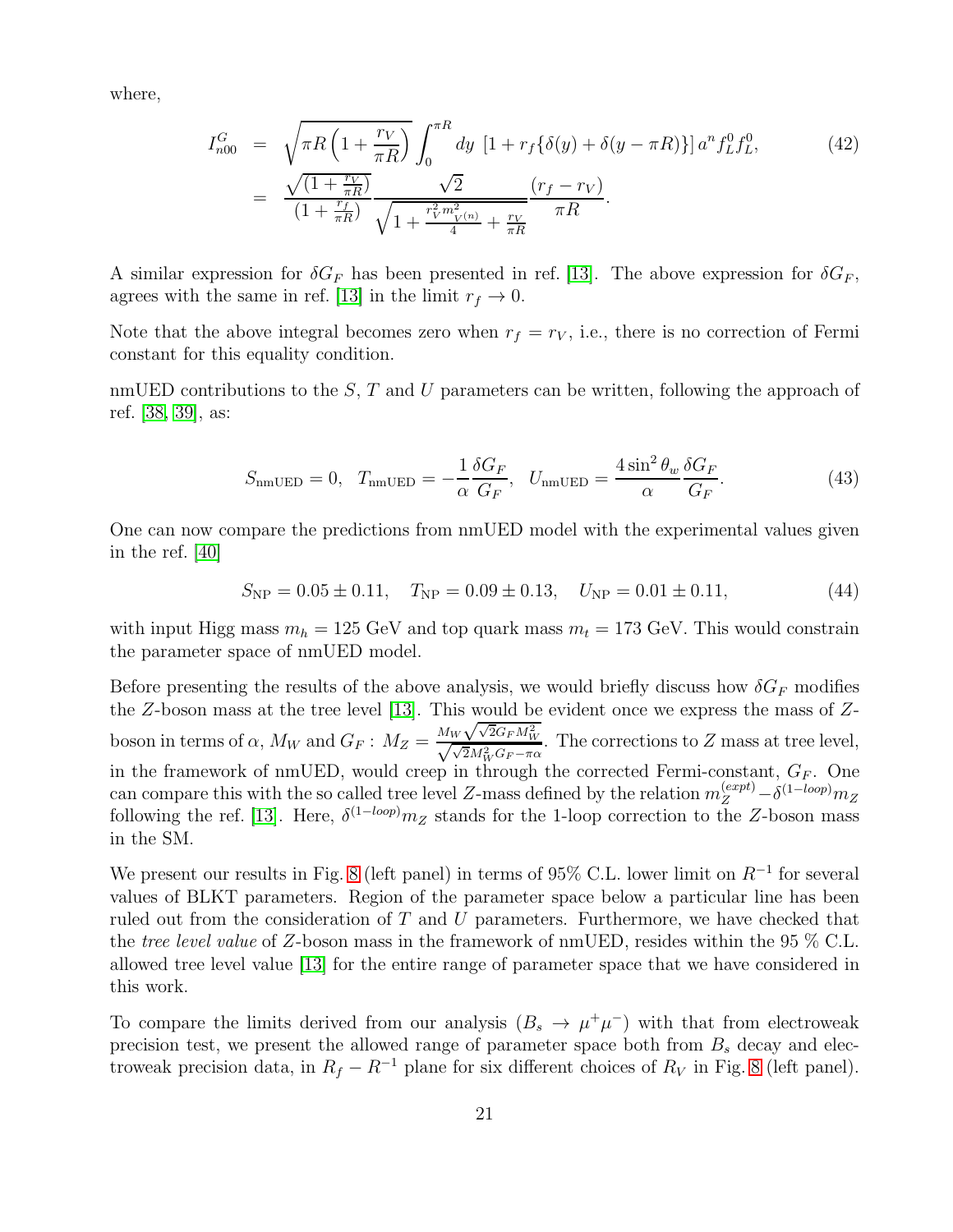In the right panel of Fig. [8,](#page-21-0) we present the allowed parameter space, on an expanded scale, only from the  $B_s$  decay analysis for sake of clarity. Each curve (in the left and right panel) corresponds to a particular value of  $R_V$ , each point of which represents a lower limit of  $R^{-1}$  in TeV corresponding to a particular value of  $R_f$ . So that the area under a particular curve has been dis-allowed by either from precision constraints or from  $Br(B_s \to \mu^+\mu^-)$ . It is evident from the plots that for a given value of  $R_V$ , higher values of  $R^{-1}$  are being ruled out from electroweak data for lower values of  $R_f$ , while  $B_s$  branching ratio would do better than the electroweak data in excluding values of  $R^{-1}$  for higher values of  $R_f$ . Finally, we mention while passing that the all of the parameter space (whether allowed or disallowed from electroweak data and  $B_s$  decay) is consistent with the Z-boson mass following the ref. [\[13\]](#page-24-3).



<span id="page-21-0"></span>Figure 8: 95% C.L. exclusion contours in  $R_f - R^{-1}$  plane for six different choices of  $R_V$  from branching ratio of  $B_s \to \mu^+\mu^-$  decay and from constraints of T and U parameter. The area below a particular curve (fixed  $R_V$ ) has been excluded at 95% C.L.

It has been evident from our analysis that the lower bounds on  $R^{-1}$  derived with negative values of BLKT parameters are not very interesting and the above values of  $R^{-1}$  have been already excluded from the consideration of electroweak data, which can be seen from the left panel of Fig. [8.](#page-21-0) The weak nature of the bounds on  $R^{-1}$  derived from  $B_s \to \mu^+\mu^-$  branching ratio for negative values of BLT parameters, could be accounted by the higher masses of the KKexcitations, diminishing the contributions of penguins and boxes to the total decay amplitude. Furthermore, we have restricted our choice of BLT parameters upto 4. A careful look at the left or right panel of Fig. [8](#page-21-0) (or Table [2\)](#page-19-0), tells us that lower limits on  $R^{-1}$  are weakly sensitive to the values of  $R_V$ . So we expect that higher values of  $R_V$  would keep the lower limit on  $R^{-1}$ in the same ballpark.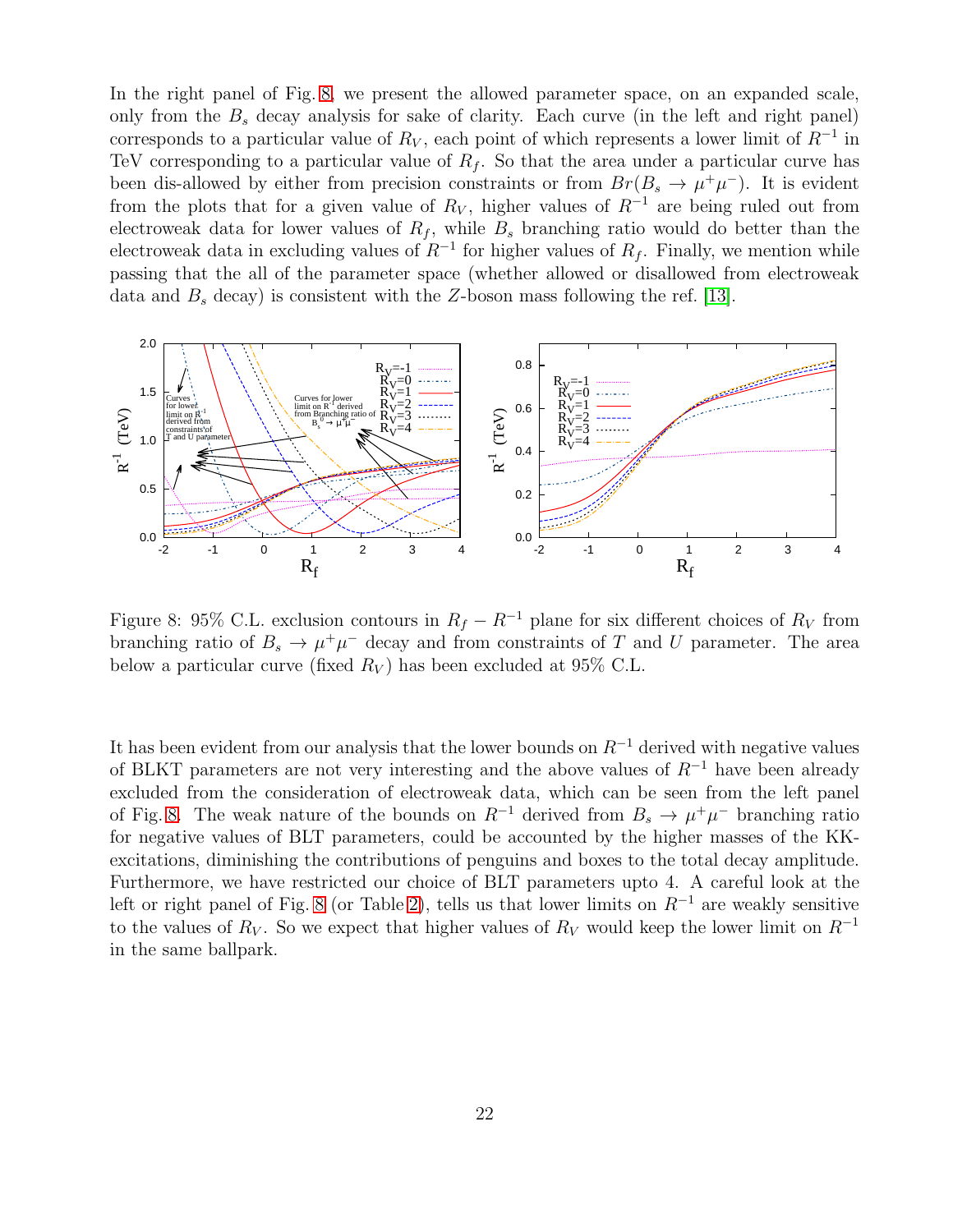### V Conclusion

We have calculated the contribution of KK-excitations in the framework of non-minimal Universal Extra Dimensional model to the branching ratio of  $B_{s(d)} \to \mu^+\mu^-$  at one loop level. Non-minimal UED is hallmarked by the presence of boundary localised kinetic and Yukawa terms along with an SM like action and field content however defined in a  $4+1$  dimensional bulk. Boundary localised terms parametrise the unknown radiative corrections to the masses and couplings in the full 5-D theory. Presence of boundary terms modify the couplings and mass spectrum of KK-modes in the 4-D effective theory in a non-trivial manner.

To put our discussion into a context, we must remind that in UED, masses of the  $n<sup>th</sup>$  KKmodes are  $nR^{-1}$  ( $R^{-1}$  being the compactification scale). Interactions among the different KK-excitations are very similar to their SM (0-modes) counterparts. However inclusion of BLT parameters would shift the masses of KK-modes from their UED values. For keeping our analysis simple we stick to the case of two different BLT parameters. The first one  $r_V$ , specifies the gauge and Higgs BLTs while the second one,  $r_f$  stands for equal fermion and Yukawa BLT coefficients.

Effective interaction for  $B_{s(d)}$  meson decaying to a pair of  $\mu^+\mu^-$  can be parametrised by a 4-fermion interaction. The coefficient for this effective interaction is calculable in the framework of SM and in the model of our interest namely the UED model. There are two sets of diagrams contributing to this decay process. The Z-penguins contribute dominantly while the box diagrams are sub-dominant. Diagrams 3, 4, 6, 7 and 8 in Fig. [2](#page-10-0) and Ib and IIb of Fig. [3](#page-11-0) captures the effects of top-Yukawa couplings, due to which this one loop mediated process is being amplified.

We have listed the amplitudes from each diagram separately in Appendix A and B. The total contribution coming from the penguins are finite and GIM mechanism plays a crucial role to tame the divergences. It should be noted that the final results is sum of contributions coming from different KK-levels and it also contains the SM contribution (i.e. from  $0^{th}$  KK-mode). While summing over the KK-levels we restrict ourselves to 5 levels in view of a recent analysis relating the Higgs boson mass and cut-off of a UED theory [\[29\]](#page-25-4). It has been shown explicitly that the limits on the parameters derived from our analysis would change a little if we take 20 KK-levels in the summation instead of 5.

There is a one (two)-standard deviation difference between the experimentally measured branching ratio of  $B_{s(d)} \to \mu^+\mu^-$  with its SM prediction. We have used the experimental data on the measured value of branching ratio of  $B_{s(d)} \to \mu^+\mu^-$  to constrain the parameter space of nmUED model. As our calculation would reproduce the results of  $Br(B_s \to \mu^+\mu^-)$  in the vanishing BLKT limits, at the very outset, we have used the above algorithm to set a lower limit on  $R^{-1}$ in the framework of UED. In case of UED, present analysis constrained  $R^{-1}$  to greater than 450 GeV at 95 % C.L. This limit in the framework of UED, is not one of the most stringent. However, this is in the same ballpark with the limits those are obtained from the consideration of  $R_b$  [\[18\]](#page-24-8) or  $\rho$ -parameters [\[32\]](#page-25-7). The nmUED model has more than one parameters apart from the compactification radius. The BLT coefficients control the masses of KK-modes and their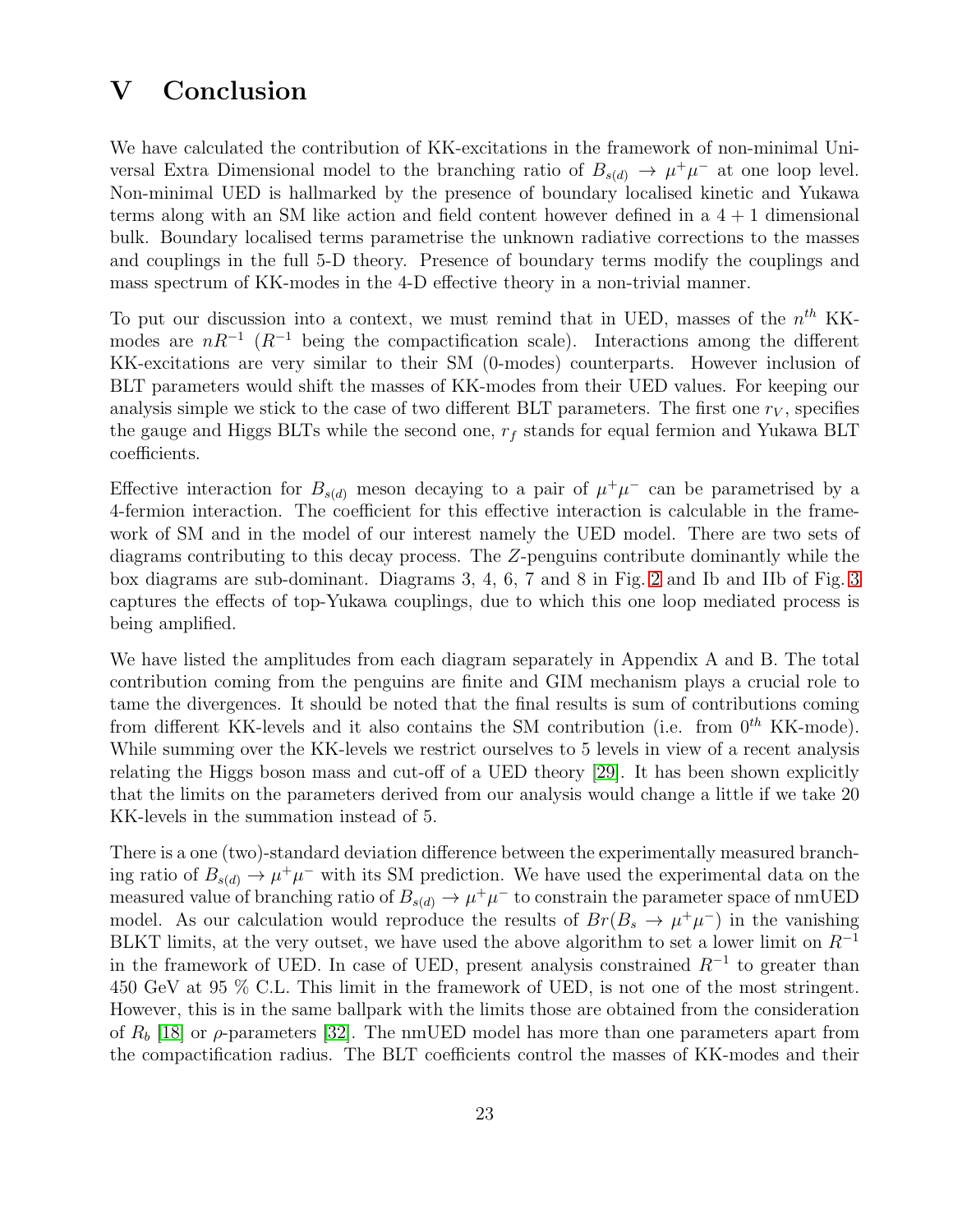interactions. So in the nmUED framework, any lower limit on  $R^{-1}$  would depend on these BLT coefficients. As for example, for  $R_f = R_V = 3$ ,  $R^{-1} > 0.7$  TeV, while for  $R_f = 4$ ,  $R_V = 3$ ,  $R^{-1} > 0.8$  TeV. These lower limits on  $R^{-1}$  are so far the most stringent one in the framework of nmUED. Thus the recent experimental result of  $B_s$  meson decay to  $\mu^+\mu^-$ , combined with present analysis has excluded the largest region in the nmUED parameter space. Unfortunately the bounds on the parameters using the  $Br(B_d \to \mu^+\mu^-)$  is not so competitive. Lower limits on  $R^{-1}$  derived from our analysis for negative values of  $R_f$  are not so stringent and the have been already ruled out from the consideration of electroweak precision data.

We have also reviewed the effect of electroweak precision constraint on nmUED parameter space. Our analysis reveals that the experimental data on the  $B_s \to \mu^+\mu^-$  branching ratio would put more severe constraint on the lower limit of  $R^{-1}$  for positive values of  $R_f$  than the electroweak precision data.

Acknowledgements AD is partially supported by DAE-BRNS research project. AS acknowledges financial support from UGC in form of a Senior Research Fellowship. Authors are grateful to Sreerup Raychaudhury for taking part in the initial stage and many useful discussion.

### <span id="page-23-0"></span>References

- [1] G. Servant and T. M. P. Tait, New J. Phys. 4 (2002) 99, [arXiv: [hep-ph/0209262\]](http://arxiv.org/abs/hep-ph/0209262); G. Servant and T. M. P. Tait, Nucl. Phys. B 650 (2003) 391, [arXiv: [hep-ph/0206071\]](http://arxiv.org/abs/hep-ph/0206071); H. C. Cheng, J. L. Feng and K. T. Matchev, Phys. Rev. Lett. 89 (2002) 211301, [arXiv:hepph/0207125]; D. Majumdar, Phys. Rev. D 67 (2003) 095010, [\[arXiv:hep-ph/0209277\]](http://arxiv.org/abs/hep-ph/0209277); F. Burnell and G. D. Kribs, Phys. Rev. D 73 (2006) 015001, [\[arXiv:hep-ph/0509118\]](http://arxiv.org/abs/hep-ph/0509118); K. Kong and K. T. Matchev, JHEP 0601 (2006) 038 [\[arXiv:hep-ph/0509119\]](http://arxiv.org/abs/hep-ph/0509119); M. Kakizaki, S. Matsumoto and M. Senami, Phys. Rev. D 74 (2006) 023504, [\[arXiv:hep-ph/0605280\]](http://arxiv.org/abs/hep-ph/0605280).
- <span id="page-23-1"></span>[2] G. Belanger, M. Kakizaki and A. Pukhov, JCAP 1102 (2011) 009, [\[arXiv:1012.2577](http://arxiv.org/abs/1012.2577) [hepph]].
- <span id="page-23-2"></span>[3] K. R. Dienes, E. Dudas and T. Gherghetta, Phys. Lett. B 436 (1998) 55, [\[arXiv:hep-ph/9803466\]](http://arxiv.org/abs/hep-ph/9803466); K. Dienes, E. Dudas, and T. Gherghetta, Nucl. Phys. B 537 (1999) 47, [\[arXiv:hep-ph/9806292\]](http://arxiv.org/abs/hep-ph/9806292); G. Bhattacharyya, A. Datta, S. K. Majee and A. Raychaudhuri, Nucl. Phys. B 760 (2007) 117, [\[arXiv:hep-ph/0608208\]](http://arxiv.org/abs/hep-ph/0608208).
- <span id="page-23-3"></span>[4] K. Yoshioka, Mod. Phys. Lett. A 15 (2000) 29, [\[arXiv:hep-ph/9904433\]](http://arxiv.org/abs/hep-ph/9904433); P. R. Archer, JHEP 09 (2012) 095 [\[arXiv:1204.4730](http://arxiv.org/abs/1204.4730) [hep-ph]].
- <span id="page-23-4"></span>[5] T. Appelquist, H. C. Cheng and B. A. Dobrescu, Phys. Rev. D 64 (2001) 035002, [\[arXiv:hep-ph/0012100\]](http://arxiv.org/abs/hep-ph/0012100).
- <span id="page-23-5"></span>[6] H. Georgi, A. K. Grant and G. Hailu, Phys. Lett. B 506 (2001) 207, [\[arXiv:hep-ph/0012379\]](http://arxiv.org/abs/hep-ph/0012379).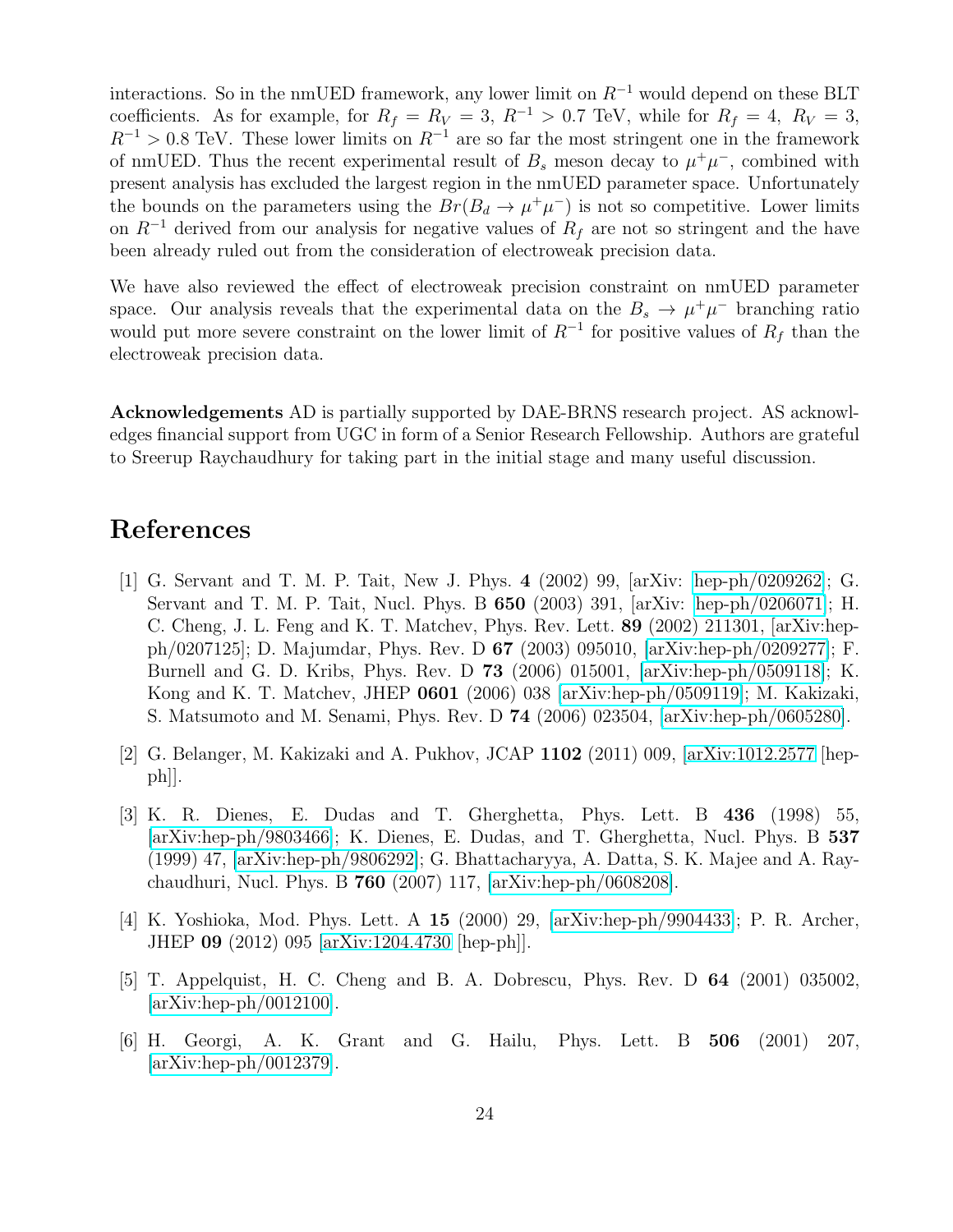- <span id="page-24-1"></span><span id="page-24-0"></span>[7] H. C. Cheng, K. T. Matchev and M. Schmaltz, Phys. Rev. D 66 (2002) 036005, [\[arXiv:hep-ph/0204342\]](http://arxiv.org/abs/hep-ph/0204342).
- <span id="page-24-16"></span>[8] G. R. Dvali, G. Gabadadze, M. Kolanovic and F. Nitti, Phys. Rev. D 64 (2001) 084004,  $\arXiv:hep-ph/0102216$ .
- [9] M. S. Carena, T. M. P. Tait and C. E. M. Wagner, Acta Phys. Polon. B 33 (2002) 2355, [\[arXiv:hep-ph/0207056\]](http://arxiv.org/abs/hep-ph/0207056).
- [10] F. del Aguila, M. Perez Victoria and J. Santiago, JHEP 0302 (2003) 051, [\[arXiv:hep-th/0302023\]](http://arxiv.org/abs/hep-th/0302023); F. del Aguila, M. Perez Victoria and J. Santiago, [\[arXiv:hep-ph/0305119\]](http://arxiv.org/abs/hep-ph/0305119).
- <span id="page-24-15"></span><span id="page-24-4"></span>[11] F. del Aguila, M. Perez-Victoria and J. Santiago, Acta Phys. Polon. B 34 (2003) 5511, [\[arXiv:hep-ph/0310353\]](http://arxiv.org/abs/hep-ph/0310353).
- <span id="page-24-3"></span>[12] C. Schwinn, Phys. Rev. D 69 (2004) 116005, [\[arXiv:hep-ph/0402118\]](http://arxiv.org/abs/hep-ph/0402118).
- <span id="page-24-2"></span>[13] T. Flacke, A. Menon and D. J. Phalen, Phys. Rev. D 79 (2009) 056009, [\[arXiv:0811.1598](http://arxiv.org/abs/0811.1598)  $\vert \text{hep-ph} \vert$ .
- <span id="page-24-5"></span>[14] A. Datta, U. K. Dey, A. Shaw and A. Raychaudhuri, Phys. Rev. D 87 (2013) 076002, [\[arXiv:1205.4334](http://arxiv.org/abs/1205.4334) [hep-ph]].
- <span id="page-24-6"></span>[15] T. Flacke, K. Kong and S. C. Park, Phys. Lett. B 728 (2014) 262, [\[arXiv:1309.7077](http://arxiv.org/abs/1309.7077) [hepph]].
- [16] J. Bonnevier, H. Melbeus, A. Merle and T. Ohlsson, Phys. Rev. D 85 (2012) 043524,  $\arXiv:1104.1430$   $\vert\text{hep-ph}\vert\vert$ .
- <span id="page-24-7"></span>[17] A. Datta, U. K. Dey, A. Raychaudhuri and A. Shaw, Phys. Rev. D 88 (2013) 016011, [\[arXiv:1305.4507](http://arxiv.org/abs/1305.4507) [hep-ph]].
- <span id="page-24-9"></span><span id="page-24-8"></span>[18] T. Jha and A. Datta, JHEP 1503 (2015) 012, [\[arXiv:1410.5098](http://arxiv.org/abs/1410.5098) [hep-ph]].
- <span id="page-24-10"></span>[19] U. K. Dey and T. S. Roy, Phys. Rev. D 88 (2013) 056016, [\[arXiv:1305.1016](http://arxiv.org/abs/1305.1016) [hep-ph]].
- <span id="page-24-11"></span>[20] A. Datta, K. Nishiwaki and S. Niyogi, JHEP 1211 (2012) 154, [\[arXiv:1206.3987](http://arxiv.org/abs/1206.3987) [hep-ph]], A. Datta, K. Nishiwaki and S. Niyogi, JHEP 1401 (2014) 104, [\[arXiv:1310.6994](http://arxiv.org/abs/1310.6994) [hep-ph]].
- [21] A. Datta, A. Raychaudhuri and A. Shaw, Phys. Lett. B 730 (2014) 42, [\[arXiv:1310.2021](http://arxiv.org/abs/1310.2021) [hep-ph]]; A. Shaw, Eur. Phys. J. C 75 (2015) 33, [\[arXiv:1405.3139](http://arxiv.org/abs/1405.3139) [hep-ph]].
- <span id="page-24-12"></span>[22] S. Chatrchyan et al, CMS Collaboration, Phys. Rev. Lett, 111 (2013) 101804, [\[arXiv:1307.5025\[](http://arxiv.org/abs/1307.5025)hep-ex]].
- <span id="page-24-13"></span>[23] R. Aaij et al, LHCb Collaboration, Phys. Rev. Lett, 111 (2013) 101805, [\[arXiv:1307.5024\[](http://arxiv.org/abs/1307.5024)hep-ex]].
- <span id="page-24-14"></span>[24] C. Bobeth, et al. Phys. Rev. Lett, 112 (2014) 101801, [\[arXiv:1311.0903\[](http://arxiv.org/abs/1311.0903)hep-ph]].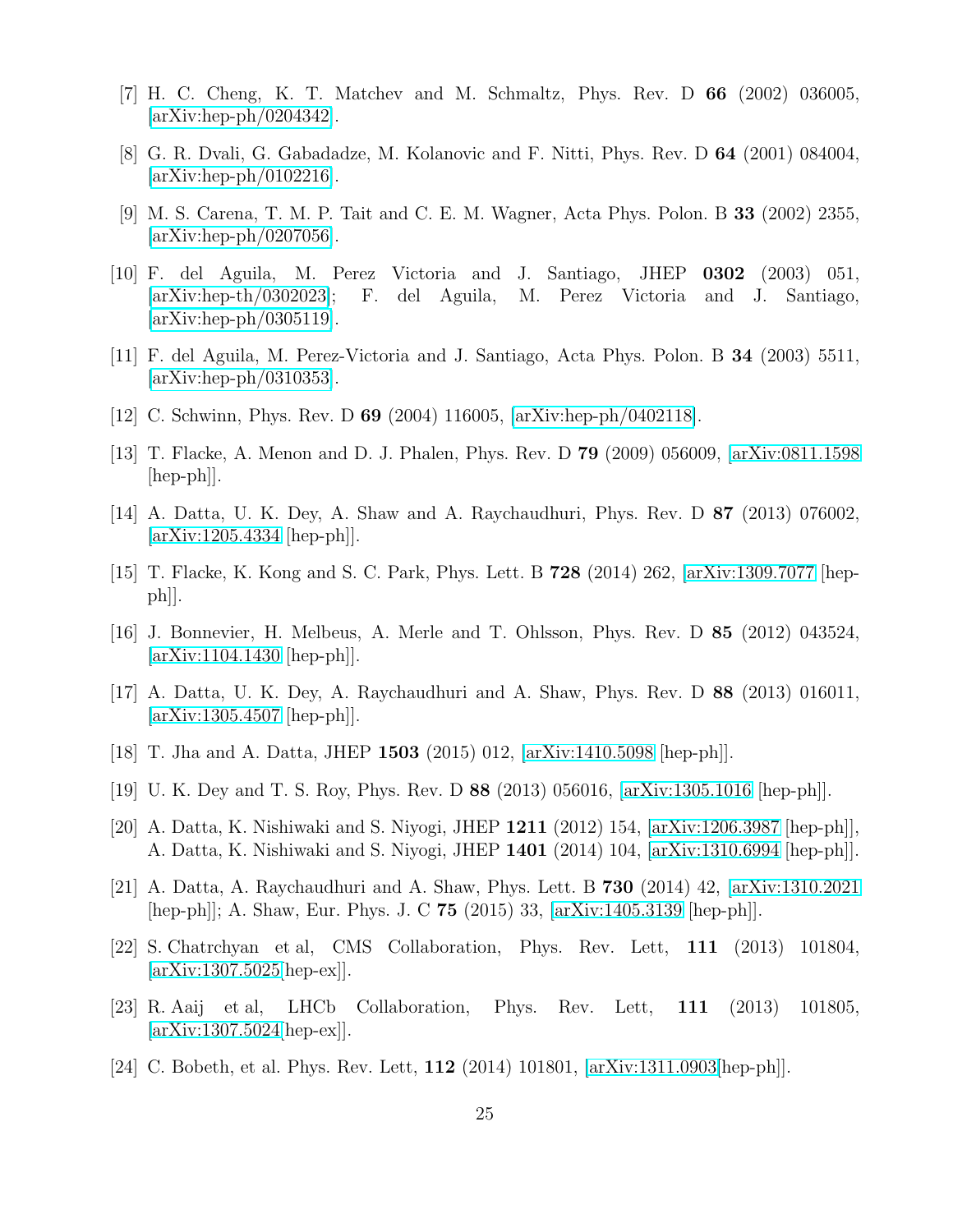- <span id="page-25-1"></span><span id="page-25-0"></span>[25] A. J. Buras, M. Spranger and A. Weiler, Nucl. Phys. B 660 (2003) 225, [\[arXiv:hep-ph/0212143\]](http://arxiv.org/abs/hep-ph/0212143).
- <span id="page-25-2"></span>[26] A. Datta and A. Shaw, [\[arXiv:1408.0635](http://arxiv.org/abs/1408.0635) [hep-ph]].
- <span id="page-25-3"></span>[27] Nature 522 (2015) 68, [\[arXiv:1411.4413\[](http://arxiv.org/abs/1411.4413)hep-ex]].
- <span id="page-25-4"></span>[28] K. A. Olive et al. (Particle Data Group), Chin. Phys. C, 38 (2014) 090001.
- <span id="page-25-5"></span>[29] A. Datta and S. Raychaudhuri, Phys. Rev. D 87 (2013) 035018, [\[arXiv:1207.0476](http://arxiv.org/abs/1207.0476) [hep-ph]].
- <span id="page-25-6"></span>[30] G. Bhattacharyya and P. Dey, Phys. Rev. D 70 (2004) 116012, [\[arXiv:hep-ph/0407314\]](http://arxiv.org/abs/hep-ph/0407314).
- <span id="page-25-7"></span>[31] P. Nath, M. Yamaguchi, Phys. Rev. D 60 (1999) 116006, [\[arXiv:hep-ph/9903298\]](http://arxiv.org/abs/hep-ph/9903298).
- <span id="page-25-8"></span>[32] T. Appelquist and H. U. Yee, Phys. Rev. D 67 (2003) 055002, [\[arXiv:hep-ph/0211023\]](http://arxiv.org/abs/hep-ph/0211023).
- <span id="page-25-9"></span>[33] A. J. Buras, A. Poschenrieder, M. Spranger and A. Weiler, Nucl. Phys. B 678 (2004) 455, [\[arXiv:hep-ph/0306158\]](http://arxiv.org/abs/hep-ph/0306158).
- [34] K. Agashe, N. G. Deshpande and G. H. Wu, Phys. Lett. B 514 (2001) 309, [arXiv:hepph/0105084]; D. Chakraverty, K. Huitu and A. Kundu, Phys. Lett. B 558 (2003) 173, [\[arXiv:hep-ph/0212047\]](http://arxiv.org/abs/hep-ph/0212047).
- <span id="page-25-10"></span>[35] A. Strumia, Phys. Lett. B 466 (1999) 107, [\[arXiv:hep-ph/9906266\]](http://arxiv.org/abs/hep-ph/9906266); T. G. Rizzo and J. D. Wells, Phys. Rev. D 61 (2000) 016007, [\[arXiv:hep-ph/9906234\]](http://arxiv.org/abs/hep-ph/9906234); C. D. Carone, Phys. Rev. D 61 (2000) 015008, [\[arXiv:hep-ph/9907362\]](http://arxiv.org/abs/hep-ph/9907362).
- <span id="page-25-12"></span><span id="page-25-11"></span>[36] U. Haisch and A. Weiler, Phys. Rev. D 76 (2007), 034014, [\[arXiv:hep-ph/0703064\]](http://arxiv.org/abs/hep-ph/0703064).
- [37] A. Belyaev, M. Brown, J. M. Moreno and C. Papineau, JHEP 1306 (2013) 080,  $\arXiv:1212.4858$  [hep-ph].
- <span id="page-25-14"></span><span id="page-25-13"></span>[38] T. Flacke, K. Kong and S.C. Park, JHEP 05 (2013) 111 [\[arXiv:1303.0872\]](http://arxiv.org/abs/1303.0872).
- <span id="page-25-15"></span>[39] T. Flacke and C. Pasold, Phys. Rev. D 85 (2012) 126007 [\[arXiv:1111.7250\]](http://arxiv.org/abs/1111.7250).
- [40] M. Baak et al, (for the Gfitter group), Eur. Phys. J. C 74 (2014) 3046, [\[arXiv:1407.3792](http://arxiv.org/abs/1407.3792)  $\vert \text{hep-ph} \vert$ .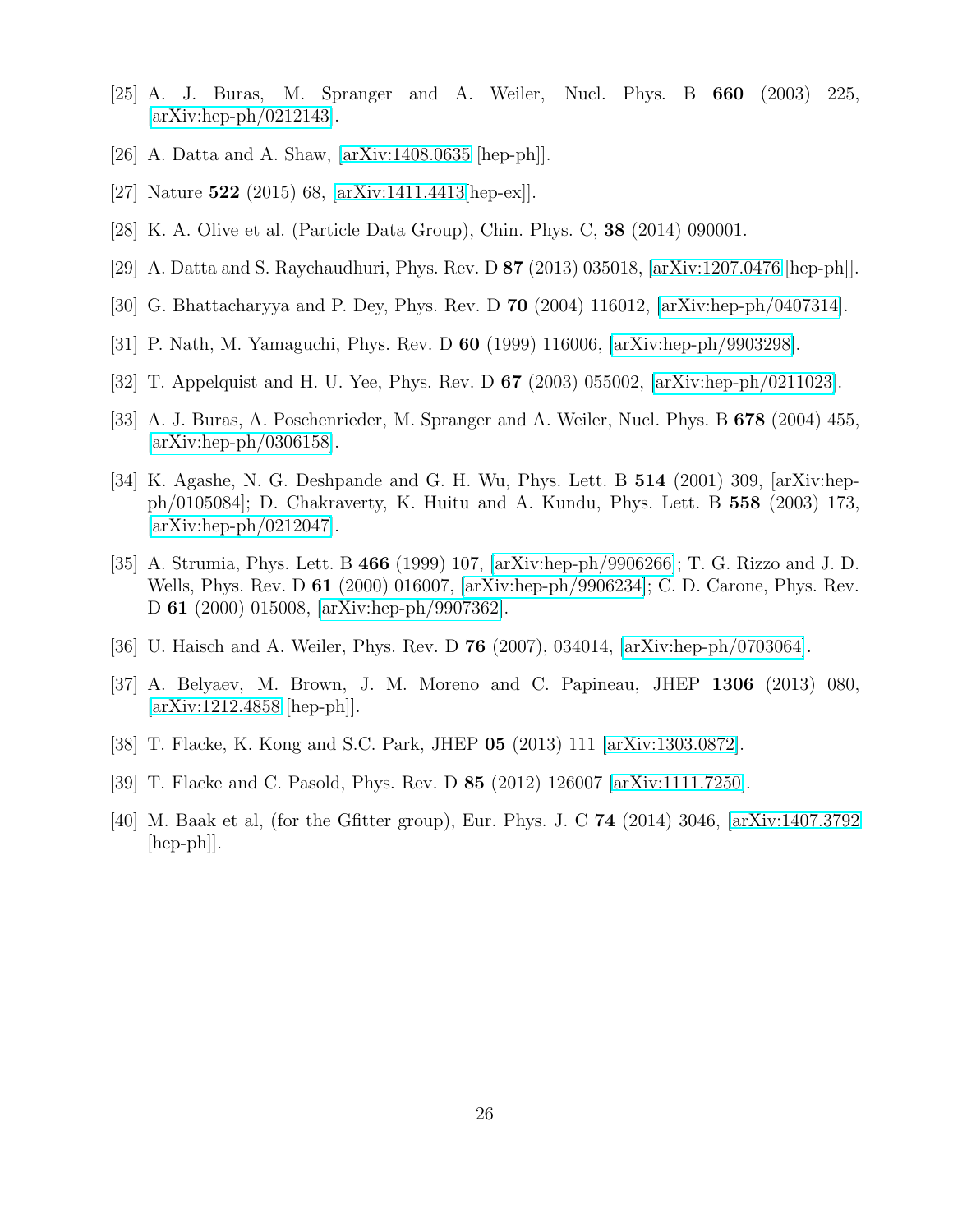# Appendices

# A Different contributions to Z-penguin and self-energy diagrams

The contributions of the Z-penguin diagrams to the functions  $C_n$  in Fig. [2](#page-10-0) are given as follows:

$$
F_1(x_{f(n)}) = \frac{1}{8} \left( c_{fn}^4 + s_{fn}^4 - \frac{4}{3} s_w^2 \right) \left[ \Delta + \ln \frac{\mu^2}{M_{f(n)}^2} - \frac{3}{2} + h_q \left( x_{f(n)} \right) - 2x_{f(n)} h_q \left( x_{f(n)} \right) \right] (I_1^n)^2 (A-1)
$$

$$
F_2(x_{f(n)}) = \frac{1}{4}c_{fn}^2 s_{fn}^2 \left[ \Delta + \ln \frac{\mu^2}{M_{f^{(n)}}^2} - \frac{3}{2} + h_q(x_{f(n)}) + 2x_{f(n)}h_q(x_{f(n)}) \right] (I_1^n)^2, \tag{A-2}
$$

$$
F_3(x_{f(n)}) = \frac{1}{16M_{W^{(n)}}^2} \left[ \left( (m_1^{(f)})^2 + (m_3^{(f)})^2 \right) \left( c_{fn}^2 - \frac{4}{3} s_w^2 \right) + \left( (m_2^{(f)})^2 + (m_4^{(f)})^2 \right) \left( s_{fn}^2 - \frac{4}{3} s_w^2 \right) \right] \times \left[ \Delta + \ln \frac{\mu^2}{M_{f^{(n)}}^2} - \frac{1}{2} + h_q \left( x_{f(n)} \right) - 2x_{f(n)} h_q \left( x_{f(n)} \right) \right], \tag{A-3}
$$

$$
F_4(x_{f(n)}) = -\frac{1}{8M_{W^{(n)}}^2} \left( m_1^{(f)} m_2^{(f)} + m_3^{(f)} m_4^{(f)} \right) c_{fn} s_{fn}
$$
  
\$\times \left[ \Delta + \ln \frac{\mu^2}{M\_{f^{(n)}}^2} - \frac{1}{2} + h\_q (x\_{f(n)}) + 2x\_{f(n)} h\_q (x\_{f(n)}) \right], \qquad (A-4)\$

$$
F_5(x_{f(n)}) = -\frac{3}{4}c_w^2 \left[\Delta + \ln \frac{\mu^2}{M_{W^{(n)}}^2} - \frac{1}{6} - x_{f(n)}h_w(x_{f(n)})\right] (I_1^n)^2,
$$
\n(A-5)

$$
F_6(x_{f(n)}) = -\frac{1}{16 M_{W^{(n)}}^4} \left[ \left( \left( 1 - 2 s_w^2 \right) M_W^2 + 2 c_w^2 m_{V^{(n)}}^2 \right) \left( (m_1^{(f)})^2 + (m_2^{(f)})^2 \right) \right. \\ \left. + \left( \left( 1 - 2 s_w^2 \right) m_{V^{(n)}}^2 + 2 c_w^2 M_W^2 \right) \left( (m_3^{(f)})^2 + (m_4^{(f)})^2 \right) \right] \\ \times \left[ \Delta + \ln \frac{\mu^2}{M_{W(n)}^2} + \frac{1}{2} - x_{f(n)} h_w \left( x_{f(n)} \right) \right], \tag{A-6}
$$

$$
F_7(x_{f(n)}) = \frac{M_W m_{V^{(n)}}}{8M_{W^{(n)}}^4} \left( m_1^{(f)} m_3^{(f)} + m_2^{(f)} m_4^{(f)} \right) \left[ \Delta + \ln \frac{\mu^2}{M_{W(n)}^2} + \frac{1}{2} - x_{f(n)} h_w \left( x_{f(n)} \right) \right], \quad (A-7)
$$
  

$$
F_8(x_{f(n)}) = \frac{M_{f^{(n)}}}{2M_{W^{(n)}}^4} \left[ \left( s_w^2 M_W^2 - c_w^2 m_{V^{(n)}}^2 \right) \left( m_1^{(f)} c_{fn} + m_2^{(f)} s_{fn} \right) \right]
$$

$$
+M_W m_{V^{(n)}} \left( m_3^{(f)} c_{fn} + m_4^{(f)} s_{fn} \right) \bigg] h_w \left( x_{f(n)} \right) I_1^n, \tag{A-8}
$$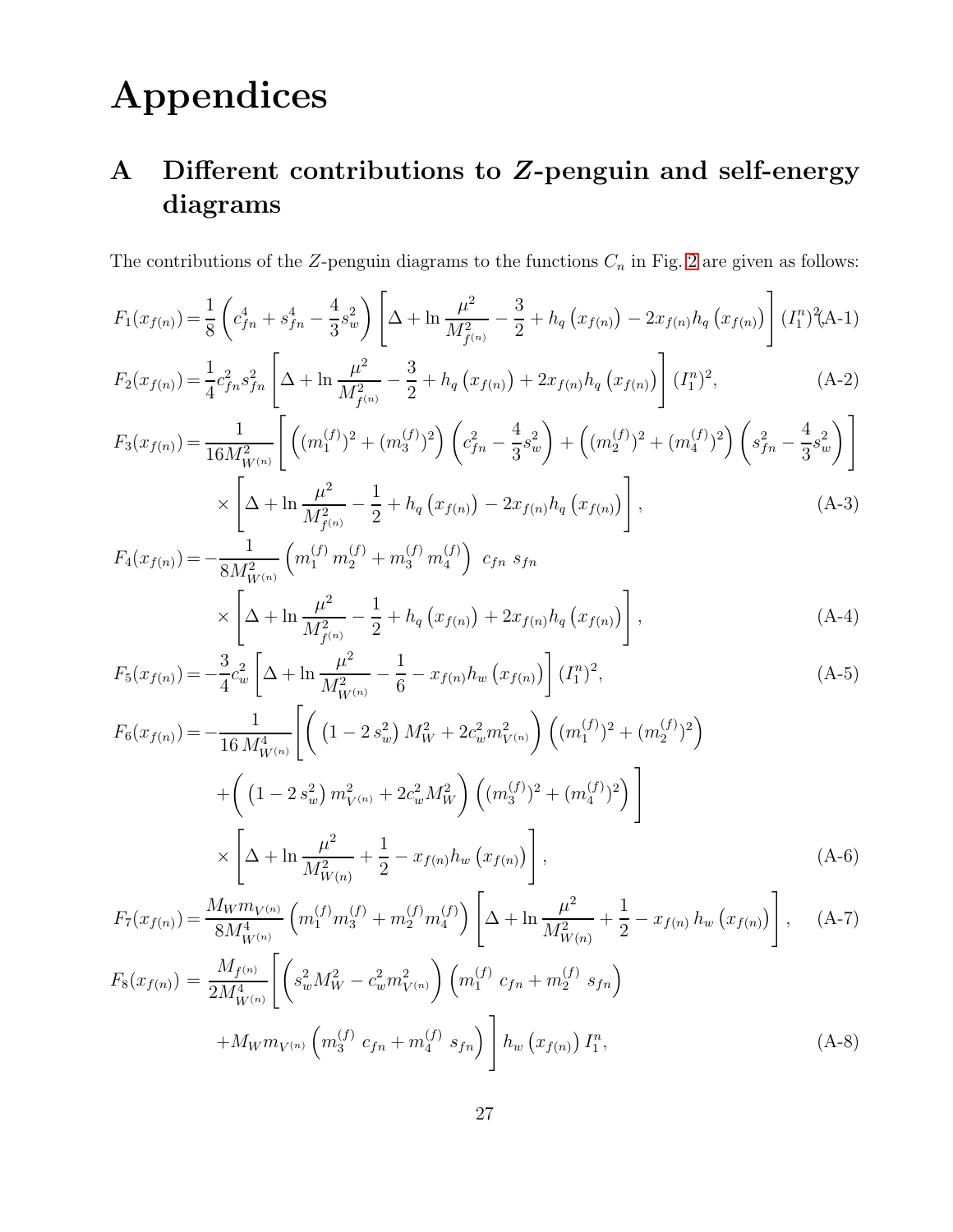where the functions  $h_q$  and  $h_w$  are given by:

$$
h_q(x) = \frac{1}{1-x} + \frac{\ln x}{(1-x)^2},
$$
\n(A-9)

$$
h_w(x) = \frac{1}{1-x} + \frac{x \ln x}{(1-x)^2} \,. \tag{A-10}
$$

The contributions of the self-energy diagrams to the functions  $C_n$  are given by the following expressions which are generated from Fig. [3:](#page-11-0)

$$
\Delta S_1 \left( x_{f(n)} \right) \, = \, \frac{1}{4} \left[ \Delta - \frac{1}{2} \left\{ \frac{1 + x_{f(n)}}{1 - x_{f(n)}} + \frac{2x_{f(n)}^2 \ln x_{f(n)}}{(1 - x_{f(n)})^2} \right\} - \ln \frac{M_{W^{(n)}}^2}{\mu^2} \right] (I_1^n)^2, \tag{A-11}
$$

$$
\Delta S_2(x_{f(n)}) = \frac{1}{8} \left[ (I_2^n)^2 + (I_1^n)^2 x_f \right] \left[ \Delta + \frac{1}{2} \left\{ \frac{1 - 3x_{f(n)}}{1 - x_{f(n)}} - \frac{2x_{f(n)}^2 \ln x_{f(n)}}{(1 - x_{f(n)})^2} \right\} - \ln \frac{M_{W^{(n)}}^2}{\mu^2} \right].
$$
 (A-12)

Here  $\Delta = \frac{2}{\epsilon} + \ln 4\pi - \gamma_E$ ,  $D = 4 - \epsilon$ .

# B Different contributions to box diagrams

The contributions of the box diagrams to the functions  $B_n$  in Fig. [4](#page-12-0) are given as follows:

$$
H_{WW(n)} = -\frac{1}{4} \frac{M_W^2}{M_{W^{(n)}}^2} U(x_{f(n)}, x_{\nu(n)}) (I_1^n)^4,
$$
\n(B-1)

$$
H_{WG(n)} = \frac{1}{2} \frac{M_W^2 M_{f^{(n)}} m_{\nu^{(n)}}}{M_{W^{(n)}}^6} \left[ m_1^{(f)} c_{f(n)} + m_2^{(f)} s_{f(n)} \right] m_1^{(\nu)} \widetilde{U}(x_{f(n)}, x_{\nu(n)}) (I_1^n)^2 , \quad (B-2)
$$

$$
H_{WH(n)} = \frac{1}{2} \frac{M_W^2 M_{f^{(n)}} m_{\nu^{(n)}}}{M_{W^{(n)}}^6} \left[ m_3^{(f)} c_{f(n)} + m_4^{(f)} s_{f(n)} \right] m_3^{(\nu)} \widetilde{U}(x_{f(n)}, x_{\nu(n)}) (I_1^n)^2 , \quad (B-3)
$$

$$
H_{GH(n)} = -\frac{1}{8} \frac{M_W^2}{M_{W^{(n)}}^6} \left[ m_1^{(f)} m_3^{(f)} + m_2^{(f)} m_4^{(f)} \right] m_1^{(\nu)} m_3^{(\nu)} U(x_{f(n)}, x_{\nu(n)}) , \qquad (B-4)
$$

$$
H_{GG(n)} = -\frac{1}{16} \frac{M_W^2}{M_{W^{(n)}}^6} \left[ (m_1^{(f)})^2 + (m_2^{(f)})^2 \right] (m_1^{(\nu)})^2 U(x_{f(n)}, x_{\nu(n)}) , \qquad (B-5)
$$

$$
H_{HH(n)} = -\frac{1}{16} \frac{M_W^2}{M_{W^{(n)}}^6} \left[ (m_3^{(f)})^2 + (m_4^{(f)})^2 \right] (m_3^{(\nu)})^2 U(x_{f(n)}, x_{\nu(n)}) . \tag{B-6}
$$

The functions  $U$  and  $\widetilde{U}$  are defined as,

$$
U(x_t, x_u) = \frac{x_t^2 \log x_t}{(x_t - x_u)(1 - x_t)^2} + \frac{x_u^2 \log x_u}{(x_u - x_t)(1 - x_u)^2} + \frac{1}{(1 - x_u)(1 - x_t)}, \quad (B-7)
$$

$$
\widetilde{U}(x_t, x_u) = \frac{x_t \log x_t}{(x_t - x_u)(1 - x_t)^2} + \frac{x_u \log x_u}{(x_u - x_t)(1 - x_u)^2} + \frac{1}{(1 - x_u)(1 - x_t)}.
$$
\n(B-8)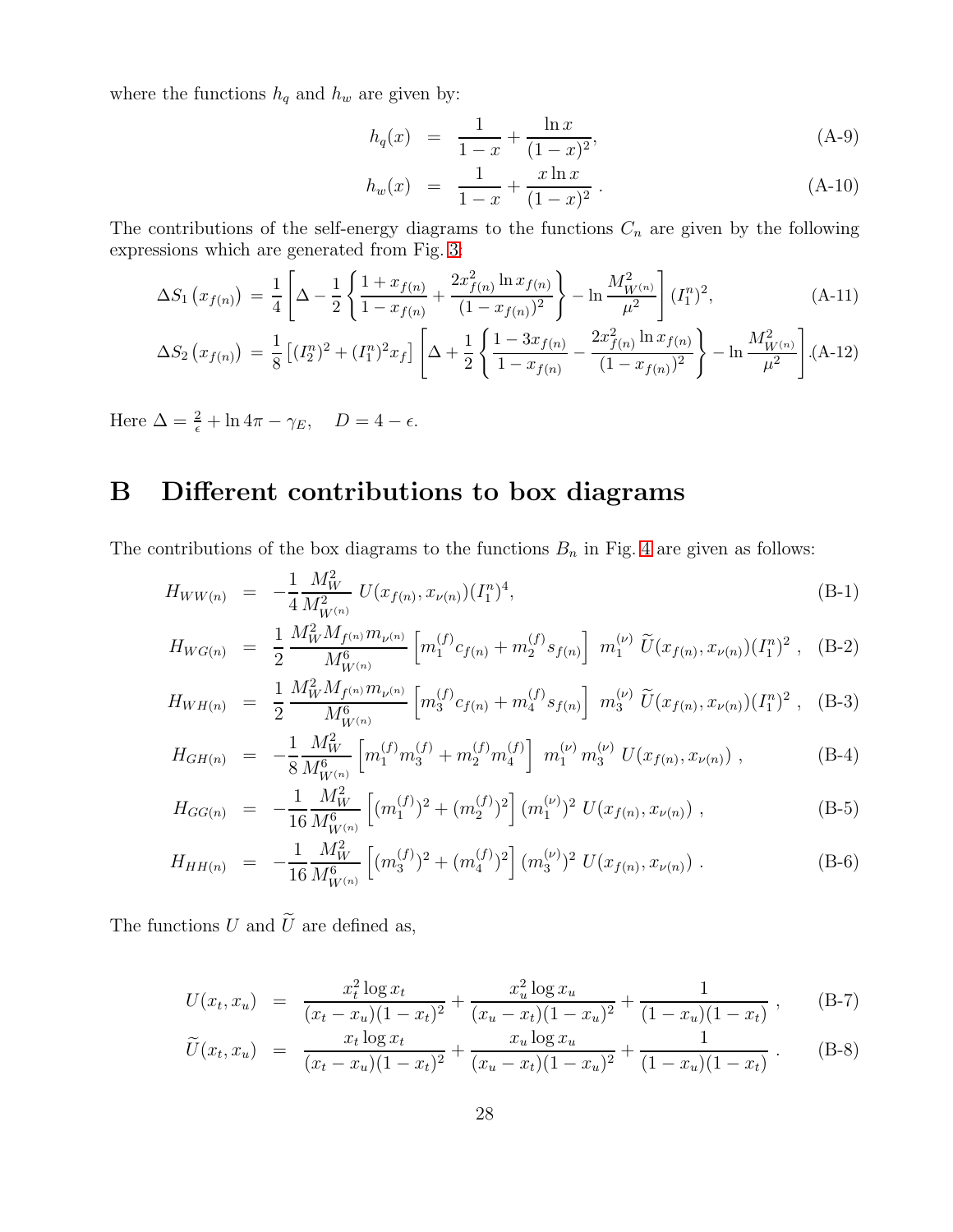# C Feynman rules for  $B_{s(d)} \to \mu^+ \mu^-$  in nmUED

The Feynman rules for the different vertices with the assumption that all momenta and fields are incoming.

1) 
$$
Z^{\mu}W^{\nu\pm}S^{\mp}
$$
:  $\frac{g_2}{c_wM_{W^{(n)}}}g_{\mu\nu}C$ , where *C* is given by:  
\n
$$
Z^{\mu}W^{(n)+}G^{(n)-}:C=-s_w^2M_W^2+c_w^2m_{V^{(n)}}^2,
$$
\n
$$
Z^{\mu}W^{(n)-}G^{(n)+}:C=s_w^2M_W^2-c_w^2m_{V^{(n)}}^2,
$$
\n
$$
Z^{\mu}W^{(n)+}H^{(n)-}:C=-iM_Wm_{V^{(n)}},
$$
\n(C-1)  
\n
$$
Z^{\mu}W^{(n)-}H^{(n)+}:C=iM_Wm_{V^{(n)}}.
$$

2)  $Z^{\mu}S_1^{\pm}S_2^{\mp}$  :  $\frac{ig_2}{2g M^2}$  $\frac{Q_2}{2c_w M_{W^{(n)}}^2}(k_2 - k_1)_{\mu}C$ , where C is given by:  $Z^{\mu}G^{(n)+}G^{(n)-}:C=-\left(c_{w}^{2}-s_{w}^{2}\right)M_{W}^{2}-2c_{w}^{2}m_{V^{(n)}}^{2},$  $Z^{\mu}H^{(n)+}H^{(n)-}: C = -2c_w^2 M_W^2 - (c_w^2 - s_w^2) m_{V^{(n)}}^2,$  $Z^{\mu}G^{(n)+}H^{(n)-}: C=iM_W m_{V^{(n)}},$  $Z^{\mu}G^{(n)-}H^{(n)+}:C=-iM_Wm_{V^{(n)}}.$  $(C-2)$ 

Here the scalar fields  $S \equiv H, G$ .

3) 
$$
Z^{\mu}(k_1)W^{\nu+}(k_2)W^{\lambda-}(k_3):
$$
  

$$
ig_2c_w[g_{\mu\nu}(k_2 - k_1)_{\lambda} + g_{\mu\lambda}(k_1 - k_3)_{\nu} + g_{\lambda\nu}(k_3 - k_2)_{\mu}].
$$
 (C-3)

4)  $Z^{\mu} \overline{f}_1 f_2 : \frac{ig_2}{6g}$  $6c_w$  $\gamma_{\mu}$  ( $P_L C_L + P_R C_R$ ), where  $C_L$  and  $C_R$  are given by:

$$
Z^{\mu}\bar{u}_{i}u_{i} : \qquad \begin{cases} C_{L} = 3 - 4s_{w}^{2}, & Z^{\mu}\bar{d}_{j}d_{j} : \\ C_{R} = -4s_{w}^{2}, & Z^{\mu}\bar{d}_{j}d_{j} : \end{cases} \qquad \begin{cases} C_{L} = -3 + 2s_{w}^{2}, \\ C_{R} = 2s_{w}^{2}, \\ C_{R} = 2s_{w}^{2}, \end{cases}
$$

$$
Z^{\mu}\bar{r}_{i}^{1(n)}T_{i}^{1(n)} : \qquad \begin{cases} C_{L} = 3, & Z^{\mu}\bar{e}_{j}e_{j} : \\ C_{R} = 0, & C_{R} = 6s_{w}^{2}, \\ C_{R} = 6s_{w}^{2}, \\ C_{R} = -4s_{w}^{2} + 3c_{in}^{2}, & Z^{\mu}\bar{T}_{i}^{2(n)}T_{i}^{2(n)} : \end{cases} \qquad \begin{cases} C_{L} = -3 + 6s_{w}^{2}, & (C-4) \\ C_{R} = -4s_{w}^{2} + 3s_{in}^{2}, \\ C_{R} = -4s_{w}^{2} + 3s_{in}^{2}, \\ C_{R} = -4s_{w}^{2} + 3s_{in}^{2}, \end{cases} \qquad \begin{cases} C_{L} = -3s_{in}c_{in}, & C_{L} = -3s_{in}c_{in}, \\ C_{R} = -4s_{in}^{2} + 3s_{in}^{2}, \\ C_{R} = 3s_{in}c_{in}. \end{cases}
$$

5)  $S^{\pm}f_1f_2 =$  $\overline{g_2}$  $\sqrt{2}M_{W^{(n)}}$  $(P_L C_L + P_R C_R)$ , where  $C_L$  and  $C_R$  are given by: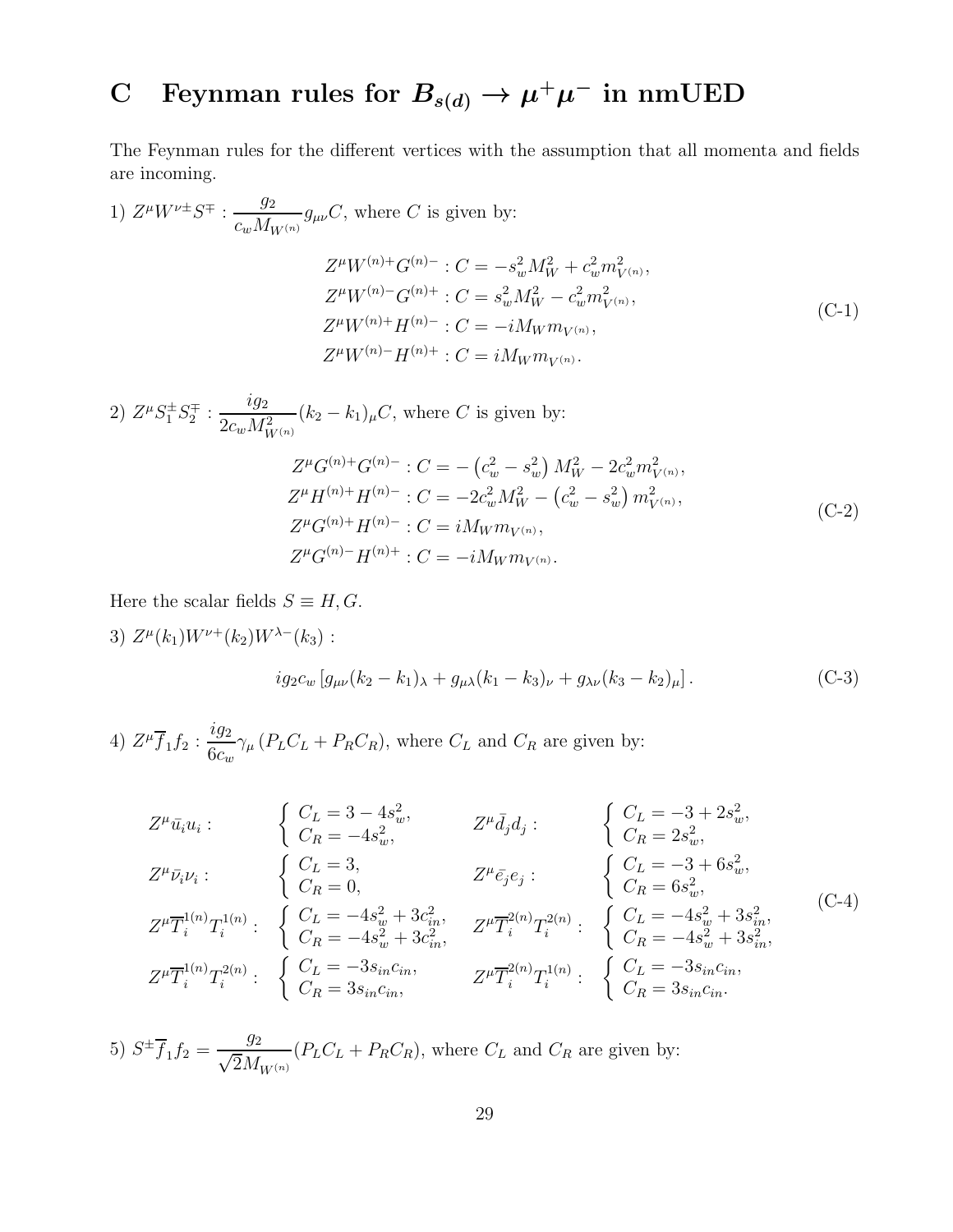$$
G^+\bar{u}_i d_j: \n\begin{cases}\nC_L = -m_i V_{ij}, & G^-\bar{d}_j u_i: \\
C_R = m_j V_{ij}, & G^-\bar{d}_j u_i: \\
C_R = m_i V_{ij}^*, \\
C_R = M_1^{(i,j)} V_{ij}, & G^{(n)} - \bar{d}_j T_1^{1(n)}: \\
C_R = M_1^{(i,j)} V_{ij}, & G^{(n)} - \bar{d}_j T_1^{1(n)}: \\
C_R = m_1^{(i,j)} V_{ij}, & G^{(n)} - \bar{d}_j T_1^{2(n)}: \\
C_R = m_1^{(i,j)} V_{ij}, & G^{(n)} - \bar{d}_j T_2^{2(n)}: \\
C_R = m_1^{(i,j)} V_{ij}, & G^{(n)} - \bar{d}_j T_2^{2(n)}: \\
C_R = -m_2^{(i,j)} V_{ij}, & G^{(n)} - \bar{d}_j T_2^{2(n)}: \\
C_R = -m_2^{(i,j)} V_{ij}, & G^{(n)} - \bar{d}_j T_2^{2(n)}: \\
C_R = -m_2^{(i,j)} V_{ij}, & G^{(n)} - \bar{d}_j T_2^{2(n)}: \\
C_R = -m_2^{(i,j)} V_{ij}, & G^{(n)} - \bar{d}_j T_2^{2(n)}: \\
C_R = -m_2^{(i,j)} V_{ij}, & G^{(n)} - \bar{d}_j T_2^{2(n)}: \\
C_R = 0, & G^{(n)} - \bar{d}_j T_2^{2(n)} V_{ij}, & G^{(n)} - \bar{d}_j T_2^{2(n)} V_{ij}, \\
C_R = 0, & G^{(n)} - \bar{d}_j T_2^{2(n)} V_{ij}, & G^{(n)} - \bar{d}_j T_2^{2(n)} V_{ij}, & G^{(n)} - \bar{d}_j T_2^{2(n)}: \\
C_R = 0, & G^{(n)} - \bar{d}_j T_2^{2(n)} V_{ij}, & G^{(n)} - \bar{d}_j T_2^{2(n)} V_{ij}, \\
C_R = -M_2^{(i,j)} V_{ij}, & G^{(n)} - \bar{d}_j T_2^{2(n)}: \\
C_R = -M_2^{(i,j)} V_{ij}, & G^{(n)} - \bar{d}_j T_2^{2(n)}: \\
C_R = -M_2^{(i,j)} V_{ij}, & G^{(n)} - \bar{d}_j T_2^{2(n)}: \\
C_R = -M_2^{
$$

Here the fermion fields  $f \equiv u, d, T_t^1, T_t^2, \nu, e, \mathcal{L}_{\nu}, \mathcal{L}_{e}, \mathcal{E}.$ 

6)  $W^{\mu \pm} \overline{f}_1 f_2 : \frac{ig_2}{\sqrt{2}}$  $\sqrt{2}$  $\gamma_{\mu}P_{L}C_{L}$ , where  $C_{L}$  is given by:

$$
W^{\mu +} \bar{u}_i d_j: C_L = V_{ij}, \t W^{\mu(n) +} \bar{T}_i^{(n)} d_j: C_L = I_1^n c_{in} V_{ij}, \t W^{\mu(n) +} \bar{T}_i^{2(n)} d_j: C_L = I_1^n c_{in} V_{ij}, \t W^{\mu(n) +} \bar{T}_i^{2(n)} d_j: C_L = -I_1^n s_{in} V_{ij}, \t W^{\mu(n) -} \bar{d}_j T_i^{1(n)}: C_L = I_1^n c_{in} V_{ij}^*,
$$
  
\n
$$
W^{\mu(n) +} \bar{T}_i^{2(n)} d_j: C_L = -I_1^n s_{in} V_{ij}, \t W^{\mu(n) -} \bar{d}_j T_i^{2(n)}: C_L = -I_1^n s_{in} V_{ij}^*,
$$
  
\n
$$
W^{\mu(n) +} \bar{v}_i c_j: C_L = \delta_{ij}, \t W^{\mu(n) -} \bar{c}_j^{(n)} v_i: C_L = I_1^n \delta_{ij},
$$
  
\n
$$
W^{\mu(n) +} \bar{v}_i c_j^{(n)}: C_L = 0, \t W^{\mu(n) -} \bar{c}_j^{(n)} v_i: C_L = 0.
$$
  
\n(5.1)